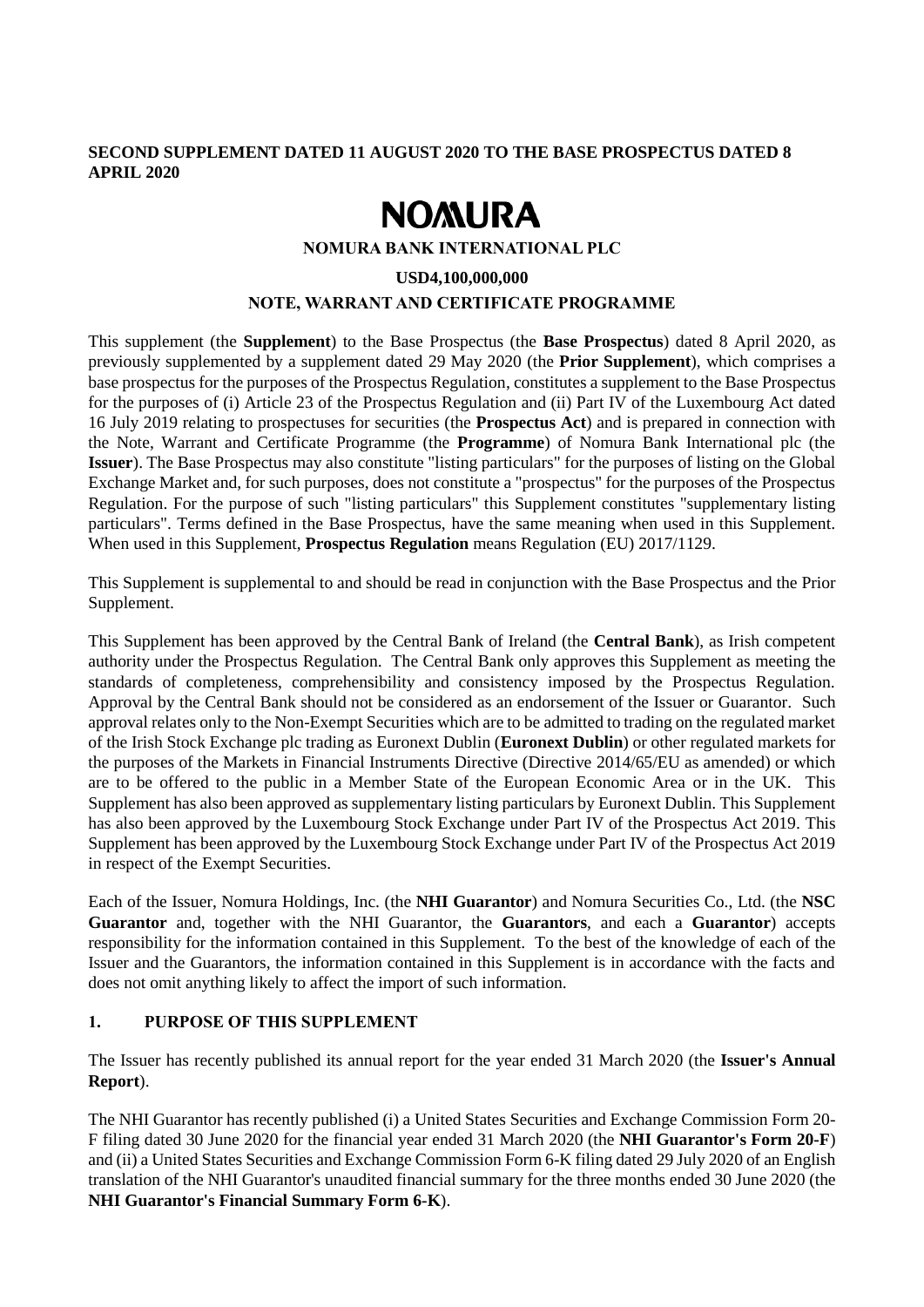The NSC Guarantor has recently published (i) audited non-consolidated financial statements for the financial year ended 31 March 2020 including the auditor's report (the **NSC Guarantor's Annual Financial Statements**) and (ii) an English translation of the NSC Guarantor's unaudited quarterly financial information for the three months ended 30 June 2020 (the **NSC Guarantor's Quarterly Financial Information**) as referred to in the NHI Guarantor's Financial Summary Form 6-K.

The Risk Factors relating to the Nomura Group detailed under the sub-category headed "Risks relating to the Nomura Group" contained on pages 22 to 38 of the Base Prospectus shall be updated and replaced by the information set out in the Annex to this Supplement as detailed in paragraph 9 below.

The Terms and Conditions of the N&C Securities as contained on pages 207 to 338 of the Base Prospectus shall be amended as set out at paragraph 10 below.

The purpose of this Supplement is to (a) incorporate by reference the Issuer's Annual Report, (b) incorporate by reference the NHI Guarantor's Form 20-F, (c) incorporate by reference the NHI Guarantor's Financial Summary Form 6-K, (d) incorporate by reference the NSC Guarantor's Annual Financial Statements, (e) incorporate by reference the NSC Guarantor's Quarterly Financial Information, (f) update the material adverse change statements in relation to the Guarantors, (g) update the significant change statements in relation to the Guarantors, (h) amend the Risk Factors relating to the Nomura Group and (i) amend the Terms and Conditions of the N&C Securities.

# **2. PUBLICATION OF THE ISSUER'S ANNUAL REPORT**

The Issuer has recently published the Issuer's Annual Report.

A copy of the Issuer's Annual Report is available at:

<https://www.nomuranow.com/portal/site/login/en-gb/resources/upload/NBI-Annual-Report-310320.pdf>

By virtue of this Supplement, the Issuer's Annual Report is incorporated by reference in, and forms part of, the Base Prospectus.

# **3. PUBLICATION OF THE NHI GUARANTOR'S FORM 20-F**

The NHI Guarantor has recently published the NHI Guarantor's Form 20-F.

A copy of the NHI Guarantor's Form 20-F is available at:

[https://www.nomuraholdings.com/investor/library/sec/20f/200630/200630\\_e.pdf.](https://www.nomuraholdings.com/investor/library/sec/20f/200630/200630_e.pdf)

By virtue of this Supplement, the NHI Guarantor's Form 20-F is incorporated by reference in, and forms part of, the Base Prospectus.

# **4. PUBLICATION OF THE NHI GUARANTOR'S FINANCIAL SUMMARY FORM 6-K**

The NHI Guarantor has recently published the NHI Guarantor's Financial Summary Form 6-K.

A copy of the NHI Guarantor's Financial Summary Form 6-K is available at:

[https://www.nomuraholdings.com/investor/library/sec/6k/200729/200729\\_1.pdf](https://www.nomuraholdings.com/investor/library/sec/6k/200729/200729_1.pdf)

By virtue of this Supplement, the NHI Guarantor's Financial Summary Form 6-K is incorporated by reference in, and forms part of, the Base Prospectus.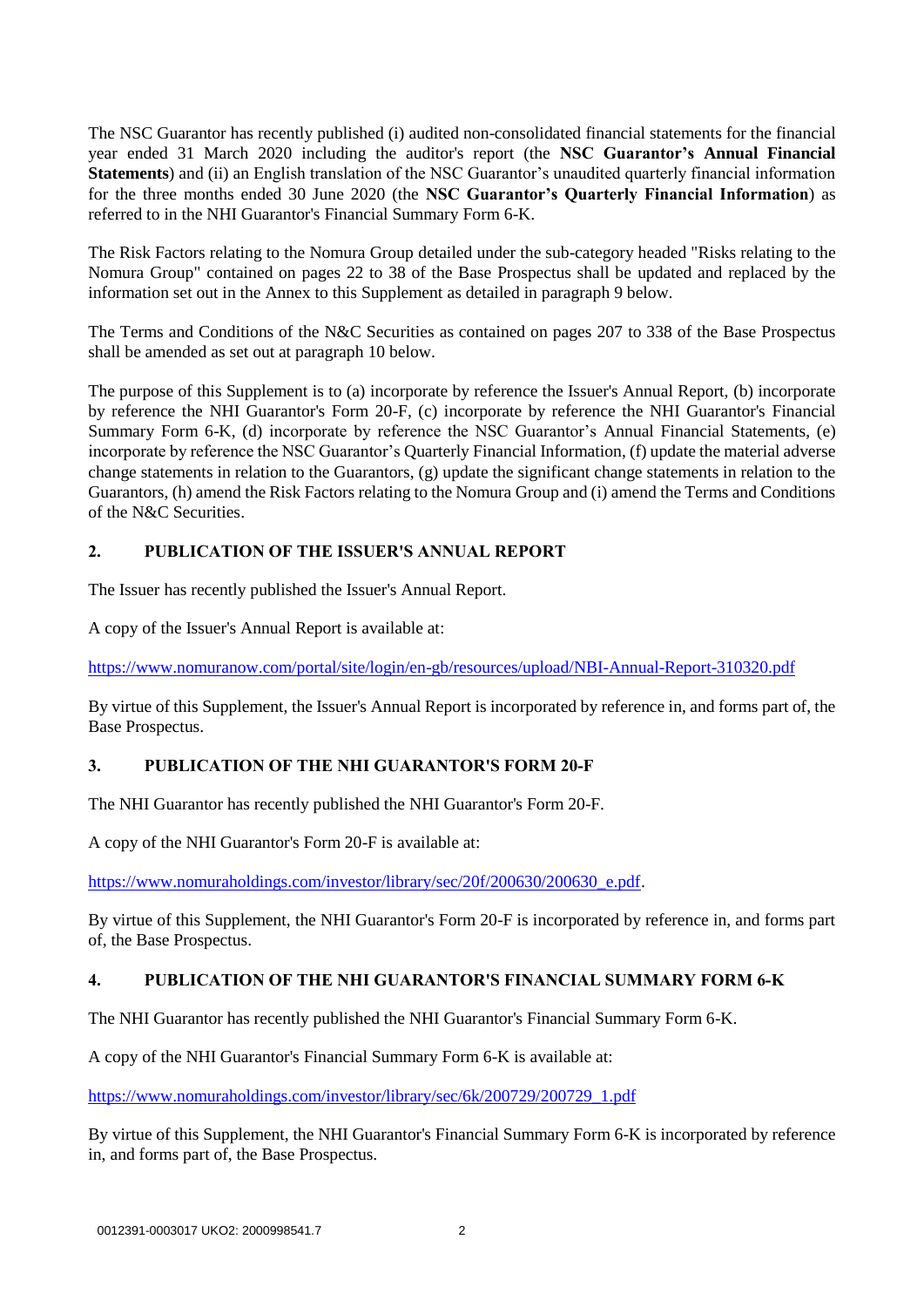# **5. PUBLICATION OF THE NSC GUARANTOR'S ANNUAL FINANCIAL STATEMENTS**

The NSC Guarantor has recently published the NSC Guarantor's Annual Financial Statements.

A copy of the NSC Guarantor's Annual Financial Statements is available at:

[https://www.ise.ie/debt\\_documents/Accounts-310320-NSC\\_0a3c51d4-08b2-4b4b-8cd9-ec316e9acf71.PDF](https://www.ise.ie/debt_documents/Accounts-310320-NSC_0a3c51d4-08b2-4b4b-8cd9-ec316e9acf71.PDF)

By virtue of this Supplement, the NSC Guarantor's Annual Financial Statements are incorporated by reference in, and forms part of, the Base Prospectus.

# **6. PUBLICATION OF THE NSC GUARANTOR'S QUARTERLY FINANCIAL INFORMATION**

The NSC Guarantor has recently published the NSC Guarantor's Quarterly Financial Information.

A copy of the NSC Guarantor's Quarterly Financial Information is available at:

[https://www.nomuraholdings.com/company/group/nsc/pdf/2021\\_1q.pdf](https://www.nomuraholdings.com/company/group/nsc/pdf/2021_1q.pdf)

By virtue of this Supplement, the NSC Guarantor's Quarterly Financial Information is incorporated by reference in, and forms part of, the Base Prospectus.

# **7. UPDATE OF THE MATERIAL ADVERSE CHANGE STATEMENTS**

There has been no material adverse change in the prospects of the Issuer since 31 March 2020 or the Guarantors since 31 March 2020.

# **8. UPDATE OF THE SIGNIFICANT CHANGE STATEMENTS**

There has been no significant change in the financial position of the Issuer since 31 March 2020. There has been no significant change in the financial performance or position of the NHI Guarantor or the Nomura Group since 30 June 2020. There has been no significant change in the financial performance or position of the NSC Guarantor since 30 June 2020.

## **9. AMENDMENT OF THE RISK FACTORS**

The Risk Factors relating to the Nomura Group detailed under the sub-category headed "Risks relating to the Nomura Group" contained on pages 22 to 38 of the Base Prospectus shall be deemed updated and replaced with the Risk Factors in the Annex to this Supplement.

# **10. AMENDMENT OF THE TERMS AND CONDITIONS OF THE N&C SECURITIES**

Condition 6.3.2.2(A) of the Terms and Conditions of the N&C Securities on page 232 of the Base Prospectus shall be amended by deleting the definition of "**d**" and replacing it with the following language:

"**d** is the number of calendar days from (and including) the day in relation to which x is determined to (but excluding) the day in relation to which y is determined; and"

#### **11. GENERAL**

All references to pages in this Supplement are to the original unsupplemented Base Prospectus, notwithstanding any amendments described herein.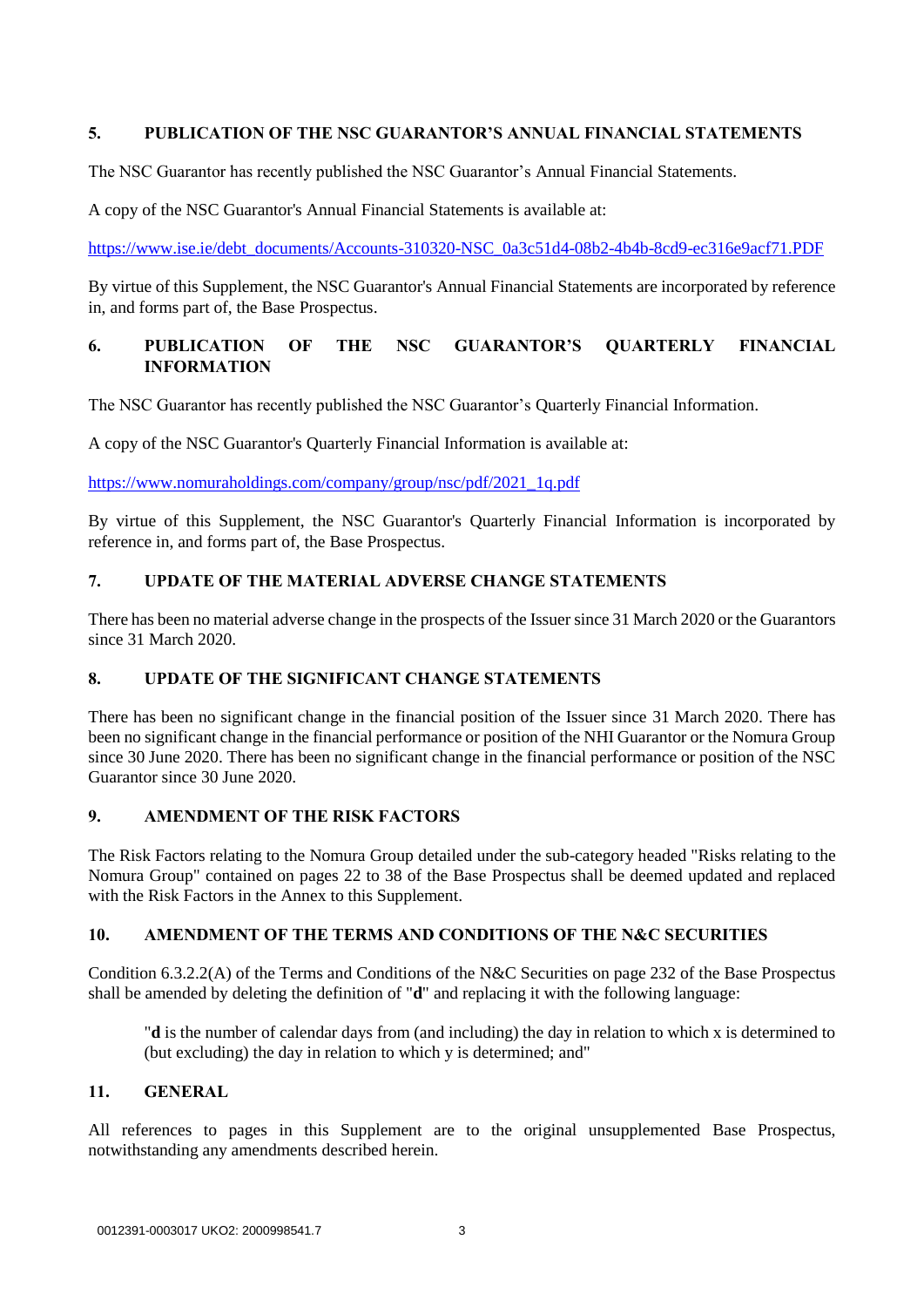To the extent that there is any inconsistency between (a) any statement in this Supplement or any statement incorporated by reference into the Base Prospectus by this Supplement and (b) any other statement in or incorporated by reference in the Base Prospectus, the statements in (a) above will prevail.

Save as disclosed in this Supplement and the Prior Supplement, there has been no other significant new factor, material mistake or material inaccuracy relating to information included in the Base Prospectus since the publication of the Base Prospectus.

If documents which are incorporated by reference themselves incorporate any information or other documents therein, either expressly or implicitly, such information or other documents will not form part of this Supplement for the purposes of the Prospectus Regulation except where such information or other documents are specifically incorporated by reference or attached to this Supplement.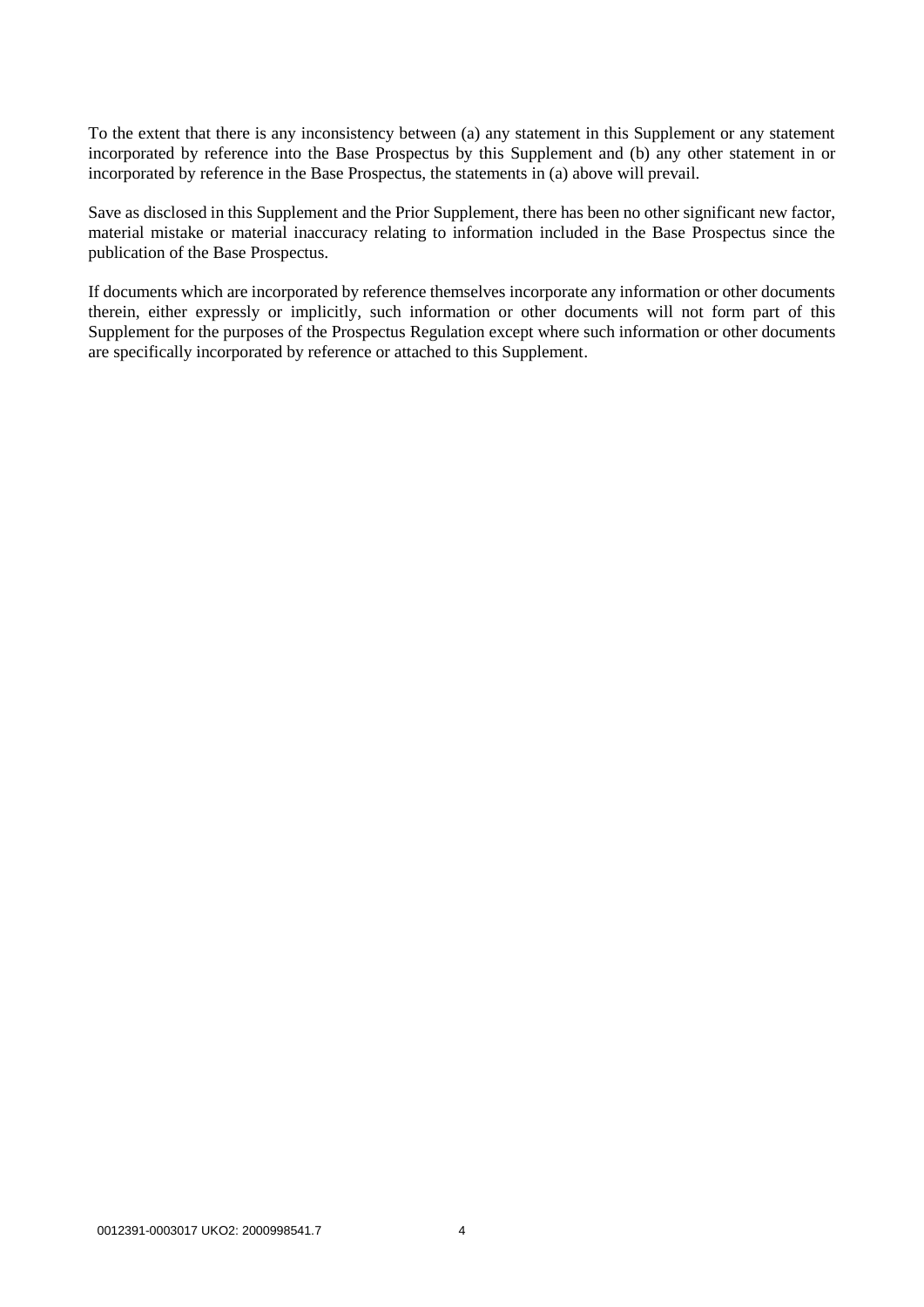#### **ANNEX**

#### **4. Risks relating to the Nomura Group**

**In this Document, the term "Nomura Group" describes the NHI Guarantor (or "NHI") and its consolidated subsidiaries, including the Issuer and the NSC Guarantor (or "NSC"), each of which is a wholly owned subsidiary of the NHI Guarantor. Any factors which affect the financial condition and/or creditworthiness of the NHI Guarantor may have a direct or indirect impact upon the financial condition and/or creditworthiness of other entities within the Nomura Group, including the Issuer and the NSC Guarantor. Accordingly, risks identified in this "***Risks relating to the Nomura Group***" section relating to NHI should, unless the context requires otherwise, be construed as potentially applying also to all other entities within the Nomura Group including, in particular, the Issuer and the NSC Guarantor.**

#### **The Nomura Group's business may be materially affected by financial markets, economic conditions and market fluctuations in Japan and elsewhere around the world**

The Nomura Group's business and revenues may be affected by any adverse changes in the Japanese and global economic environments and financial markets. In addition, not only purely economic factors but also future wars, acts of terrorism, economic or political sanctions, pandemics, forecasts of geopolitical risks and geopolitical events which have actually occurred, natural disasters or other similar events could have an effect on the financial markets and economies of each country. If any adverse events including those discussed above were to occur, a market or economic downturn may last for a long period of time, which could adversely affect the Nomura Group's business and can result in it incurring substantial losses. In particular, global turmoil and economic conditions caused by the coronavirus (**COVID-19**) pandemic could continue to negatively affect the Nomura Group's business, even after the pandemic itself has subsided. It is highly uncertain and difficult to predict how critically the Nomura Group's business continuity and revenue will be affected if this situation continues for an extended period. Furthermore, the long-term trends of population aging and population decline faced by Japan, are expected to continue to put downward pressure on demand in the businesses in which the Nomura Group operates, including, in particular, its retail business. Even in the absence of a prolonged market or economic downturn, changes in market volatility and other changes in the environment may adversely affect its business, financial condition and results of operations. The following are certain risks related to the financial markets and economic conditions for the Nomura Group's specific businesses.

# *Governmental fiscal and monetary policy changes in Japan, or in any other country or region where the Nomura Group conducts business may affect its business, financial condition and results of operations*

The Nomura Group engages in its business globally through domestic and international offices. Governmental fiscal, monetary and other policy changes in Japan, or in any other country or region where the Nomura Group conducts business may affect its business, financial condition and results of operations. In addition, any changes to the monetary policy of the Bank of Japan or central banks in major economies worldwide, which could potentially be followed by volatility of interest rate or yields may negatively affect the Nomura Group's ability to provide asset management products to its clients as well as the Nomura Group and its clients' trading and investment activities, as exemplified by decreased returns for fixed income products in the prolonged low interest rate environment in Japan.

# *The COVID-19 pandemic has affected the Nomura Group's business, customers and employees and this may continue in the future*

In 2020, the COVID-19 pandemic and the measures taken by governments to prevent its spread had a severe impact on the Nomura Group's business environment, particularly in the capital markets, which are expected to see continued instability due to the ongoing turmoil including an extreme volatility in global equity prices,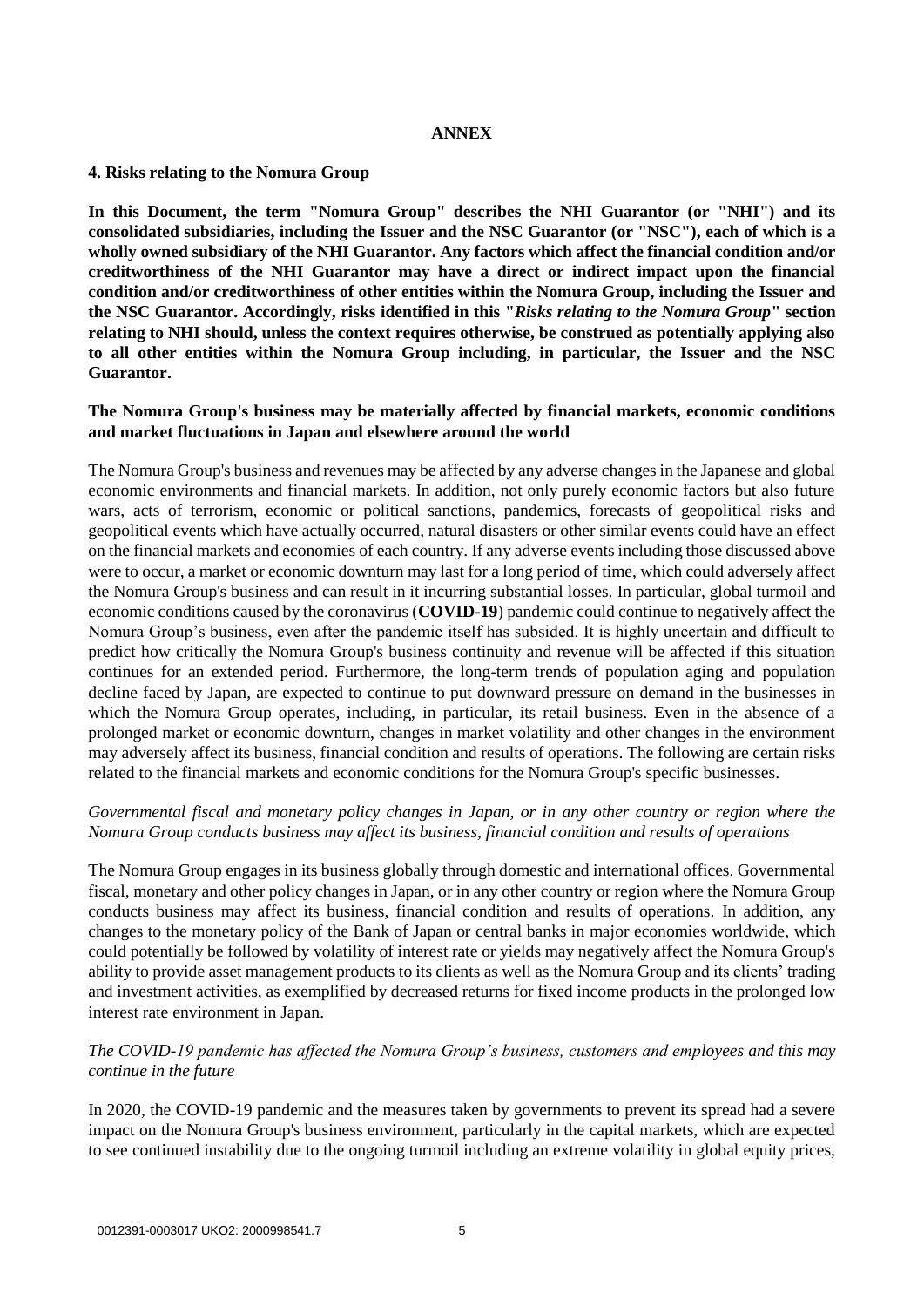interest rates and elsewhere and a widening of credit spreads, as well as the possibility that uncertainty in the economic outlook will continue in the future.

#### *Post-Transition Brexit may adversely affect the Nomura Group's business on various fronts*

On 31 January 2020, the United Kingdom (UK) withdrew from the European Union (EU) under the Withdrawal Agreement between the UK and the EU (**Brexit**), which provides for a transition period during which the rules and regulations of the EU continue to apply to the UK until 31 December 2020. The legal deadline for the UK and the EU to agree on whether to extend the transition period is currently 30 June 2020. If the transition period ends without the UK and the EU agreeing upon the terms of their relationship, such as a free trade arrangement, tariffs and other trade restrictions may come into force immediately, including on the provision of services such as ours.

Because the Nomura Group conducts a substantial level of business throughout Europe where London is its regional hub, the outcome of the negotiations following Brexit may adversely affect the Nomura Group's business on various fronts. Currently, the Nomura Group's regulated activities in the European region are carried out mainly through Nomura International plc (**NIP**), the Nomura Group's broker-dealer arm established in London. NIP currently can provide the entire European Economic Area (EEA) cross-border services under the relevant EU single market legislation known as "passporting rights". If the transition period ends without an agreement between the UK and the EU in respect to the continuation of access for financial services, including passporting rights, NIP may lose access to the EEA and, as a result, the Nomura Group's revenue and profitability from business in the European region remaining in the NIP legal entity may be adversely affected. This situation would also similarly apply to other group entities operating in the European region.

In order to address the consequences of Brexit, the Nomura Group established a broker-dealer entity, Nomura Financial Products Europe GmbH (**NFPE**) as a licensed broker-dealer in the Federal Republic of Germany. As a German entity, NFPE will continue to hold passporting rights even if the transition period ends with no agreement. However, potential risks are associated with timely migration of European clients to NFPE and ability to provide the same level of service as the NIP entity. In addition as discussed below, a number of uncertainties affecting the Nomura Group's business in the European region remain.

For example, agreements between the UK and the EU on financial services after the end of the transition period may adversely affect the Nomura Group's business in the European region. Moreover, if no agreement is reached, financial stability both in the UK and the wider European region may be adversely affected. Any market turmoil and increased volatility may adversely affect the Nomura Group's business, with potentially severe liquidity and operational pressures on the Nomura Groups's financial position, particularly in the short term. Even if the UK and the EU agree on extending the transition period to maintain the status quo until a final agreement for the future relationship becomes effective, this may affect the behavior of market participants. For example, market participants may postpone or cancel transactions or other activities that they would otherwise engage in, which may adversely affect the Nomura Group's revenues and profitability.

Depending on the content of any future agreement between the UK and the EU, the wider financial system and regulatory and supervisory regime in the European region may also be substantially changed, which could adversely affect the Nomura Group's business as well. Euro-denominated financial transactions in the market, which are currently centralized in London, in particular may be affected by any regulatory regime emerging after the transition period, in terms of the physical location for financial market infrastructure, liquidity provision and pricing. Operating conditions for financial institutions and financial market infrastructures may also become more stringent for all market participants depending on the content of any such new regulatory or supervisory regime.

These potential changes in the relevant regulatory or supervisory regimes in the wider financial system may accelerate fragmentation of the financial markets and, as a result, Nomura Group may be adversely affected due to increasing operating costs, which could impact its profitability. Such increased operating costs may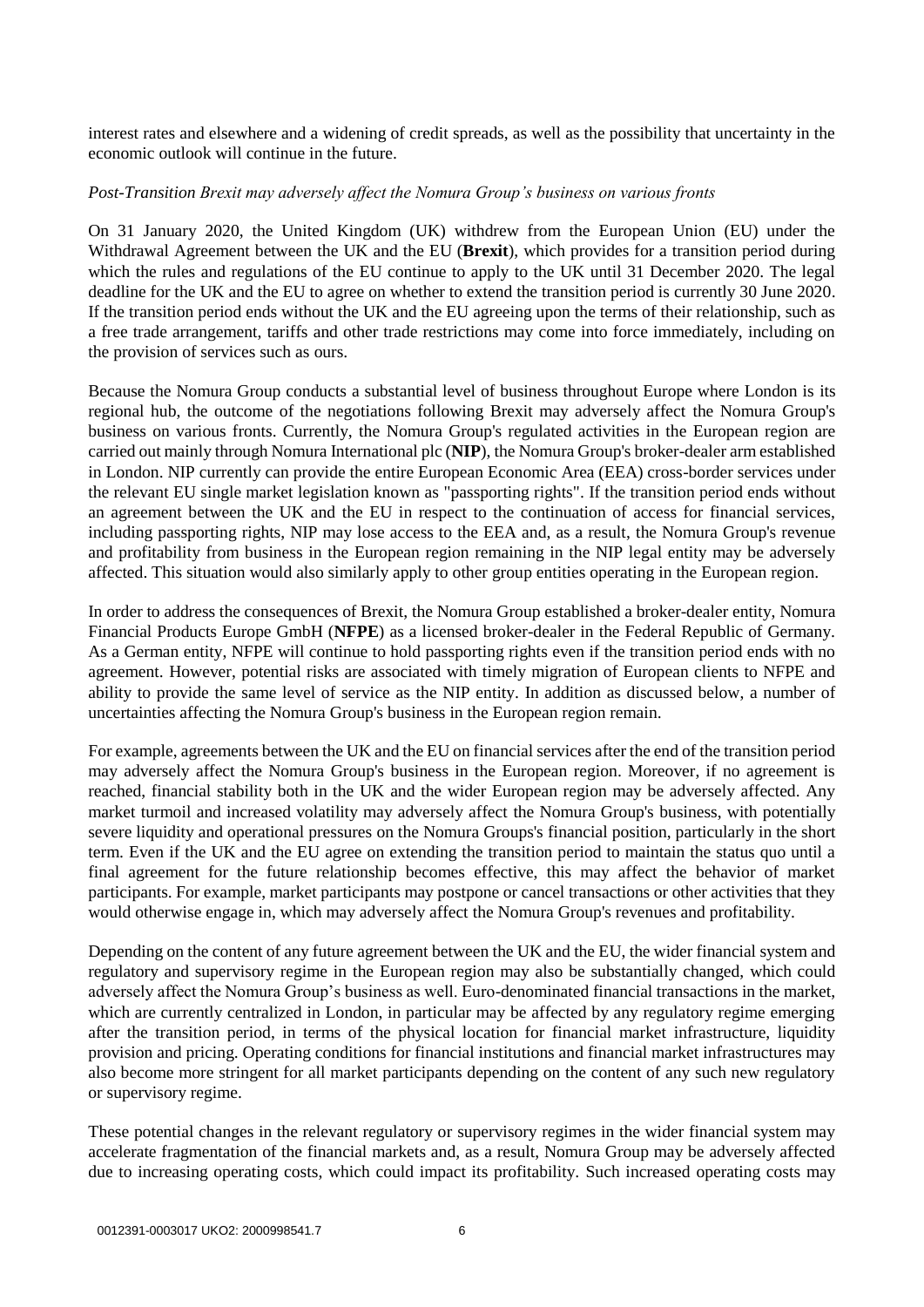result from a number of factors, including the introduction or modification of regulatory requirements such as regulatory capital, liquidity, governance, risk management control and overall entity structure planning.

Overall, the final form that Brexit takes poses a high level of potentially prolonged uncertainties both politically and economically, mainly in the UK and the EU. There may also be certain extraterritorial effects in markets outside of the region. These uncertainties, together with other potential developments such as rising trade tensions, may add further downward pressure to the world economic growth and global financial stability and, as a result, the Nomura Group may see lower liquidity in financial markets, an unexpected increase in volatility across various asset classes, higher funding costs, a trend towards increasing risk averseness in investment activities and negative business sentiment, all of which may adversely affect its business.

#### *The Nomura Group's brokerage and asset management revenues may decline*

A market downturn could result in a decline in the revenues generated by the Nomura Group's brokerage business because of a decline in the volume and value of securities that the Nomura Group brokers for its clients. Also, within the Nomura Group's asset management business, in most cases, the Nomura Group charges fees and commissions for managing its clients' portfolios that are based on the market value of their portfolios. A market downturn that reduces the market value of the Nomura Group's clients' portfolios may increase the amount of withdrawals or reduce the amount of new investments in these portfolios, and would reduce the revenue the Nomura Group receives from its asset management business. Also, any changes in the Nomura Group's clients' investment preferences on their asset portfolios, including shifting investment assets to stable assets such as deposits and/or passive funds, which bring relatively low commission rates, may reduce the Nomura Group's revenue as well. A market downturn or a change in investor preferences as described above may adversely affect the financial performance of the Nomura Group and the market perception thereof. In turn, this could have an adverse impact on the demand (if any) for the Securities in the secondary market.

#### *The Nomura Group's investment banking revenues may decline*

Changes in financial or economic conditions would likely affect the number and size of transactions for which the Nomura Group provides securities underwriting, financial advisory and other investment banking services. The Nomura Group's investment banking revenues, which include fees from these services, are directly related to the number and size of the transactions in which the Nomura Group participates and would therefore decrease if there are financial and market changes unfavourable to its investment banking business and its clients.

The COVID-19 pandemic in 2020 has increased uncertainty in the business environment for investment banking, negatively affecting investment banking revenues. A potential reduction in M&A activities and other investment banking is expected to continue to have negative impact on the Nomura Group's revenues in the future.

Any such decrease in the Nomura Group's investment banking revenues may have an adverse impact on the Nomura Group's financial performance, which could in turn adversely affect the value of the Securities. Ultimately, a sustained decrease in investment banking revenues caused by severe and continuing changes in financial or economic conditions may adversely affect the creditworthiness of the Issuer and, as a result, increase the risk that the Issuer will be unable to meet its obligations in respect of the Securities.

#### *The Nomura Group's electronic trading business revenues may decline*

Electronic trading is essential for the Nomura Group's business in order to execute trades faster with fewer resources. Utilising these systems allows the Nomura Group to provide an efficient execution platform and on-line content and tools to its clients via exchanges or other automated trading facilities. Revenue from the Nomura Group's electronic trading, which includes trading commissions and bid-offer spreads, is directly correlated with the number and size of the transactions in which the Nomura Group participates. Competition in electronic trading is intense and the introduction of highly discounted or no-commission trades at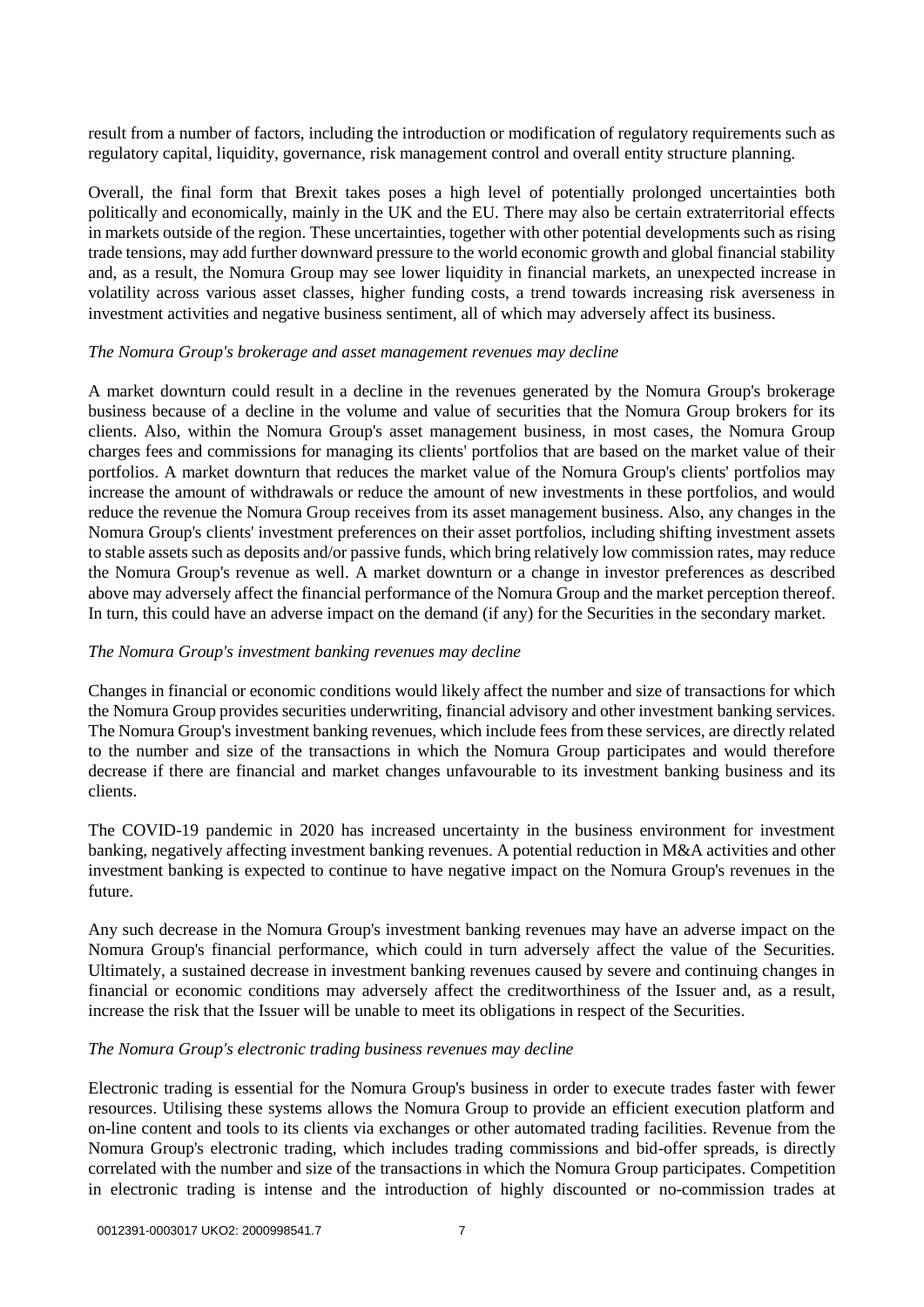competitors has and will continue to exert pressure on the Nomura Group's electronic and traditional trading revenue. Moreover, such revenue would decrease if there are financial market or economic changes that would cause its clients to trade less frequently or in a smaller amounts. Even if trade volumes increase due to the convenience of electronic trading, this may not be sufficient to offset margin erosion in the Nomura Group's execution business, leading to a potential decline in revenue generated from this business. The Nomura Group continues to invest in developing technologies to provide an efficient trading platform; however, the Nomura Group may fail to maximise returns on these investments due to this increased pressure on lowering margins. Increased competition and/or reduced demand for electronic trading services as described above may adversely affect those areas of the Nomura Group's business that rely on such services to generate sales and revenue. Over time this could have a negative impact on the Nomura Group's financial performance more broadly, which may adversely affect the value of the Securities.

#### *The Nomura Group may incur significant losses from its trading and investment activities*

The Nomura Group maintains trading and investment positions in fixed income, equity and other markets, both for proprietary purposes and for the purpose of facilitating its clients' trades. The Nomura Group's positions consist of various types of assets, including securities, derivatives transactions with equity, interest rate, currency, credit and other underliers, as well as loans and reverse repurchase agreements. Fluctuations in the markets where these assets are traded can adversely affect the value of the Nomura Group's positions, in these assets, with downturns potentially negatively affecting long positions and upturns potentially negatively affecting short positions. Although the Nomura Group continues to mitigate these position risks with a variety of hedging techniques, it may also incur losses if the value of these assets fluctuate or if the financial system is overly stressed and the markets move in a way it has not anticipated.

The Nomura Group's businesses have been, and may continue to be, affected by changes in market volatility levels. Certain of the Nomura Group's trading businesses such as those engaged in trading and arbitrage opportunities depend on market volatility to generate revenues. Lower volatility may lead to a decrease in business opportunities which may affect the results of operations of these businesses. On the other hand, while higher volatility can increase trading volumes and spreads, it also increases risk as measured by Value-at-Risk (**VaR**) and may expose the Nomura Group to higher risks in connection with its market-making and proprietary businesses. Higher volatility can also cause the Nomura Group to reduce the outstanding positions or size of these businesses in order to avoid increasing its VaR.

Furthermore, the Nomura Group commits capital to take relatively large positions for underwriting or warehousing assets to facilitate certain capital market transactions. The Nomura Group also structures and takes positions in pilot funds for developing financial investment products and invests seed money to set up and support financial investment products. The Nomura Group may incur significant losses from these positions in the event of significant market fluctuations.

In addition, if the Nomura Group is the party providing collateral in a transaction, significant declines in the value of the collateral or a requirement to provide additional collateral due to a decline in its creditworthiness (by way of a lowered credit rating or otherwise) can increase its costs and reduce its profitability. On the other hand, if the Nomura Group is the party receiving collateral from its clients and counterparties, such declines may also affect its profitability due to a decrease in client transactions. Assuming a one-notch and two-notch downgrade of the Nomura Group's credit ratings on 31 March 2020, absent other changes, the Nomura Group estimates that the aggregate fair value of assets required to be posted as additional collateral in connection with its derivative contracts would have been approximately ¥5.5 billion and ¥64.3 billion, respectively.

#### *Transition from LIBOR to alternative rate indices may adversely affect the Nomura Group's business*

The Nomura Group trades derivatives including interest rate swaps and underwrites bonds and loans which refer to Interbank Offered Rates (**IBORs**) such as the London Interbank Offered Rate (**LIBOR**). Following the LIBOR manipulation scandal in 2012, the Chief Executive of the FCA, which regulates LIBOR, announced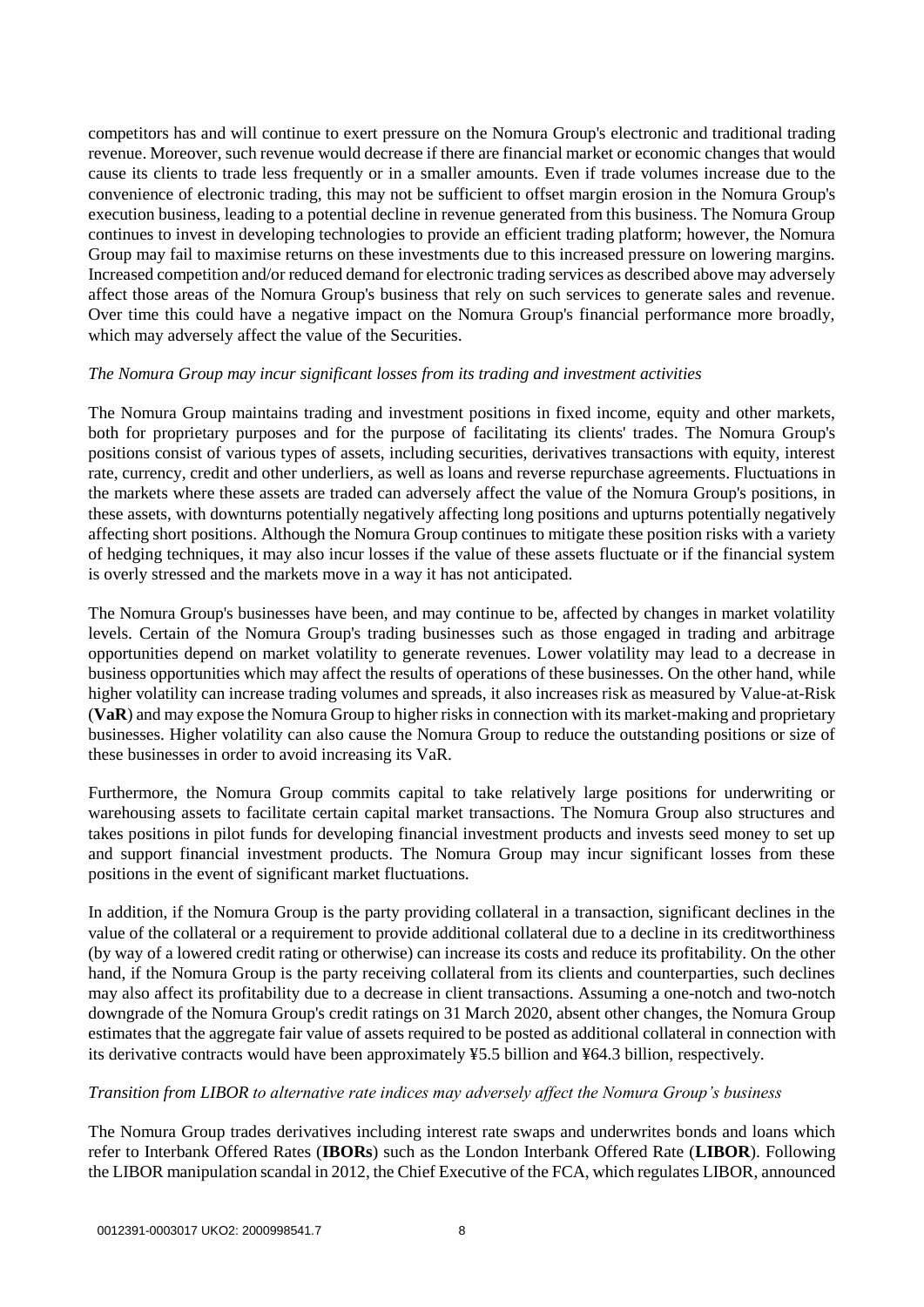on 27 July 2017 that the FCA will no longer persuade or compel banks to submit rates for the calculation of LIBOR after 2021, and indicated that the continuation of LIBOR cannot and will not be guaranteed after 2021. Since then, regulators of each country including Japan have expressed their intention to request that financial transactions that refer to LIBOR be converted to alternative rate indices and that measures be taken in preparation for the permanent cessation of LIBOR. So, almost all the transaction agreements which refer to LIBOR are expected to be replaced or to be amended adding "fallback" clause by the end of 2021. But details of calculation methodologies of alternative rate indices are under discussion in each country currently, and such transfers will involve the development of new calculation methods for alternative rates, revisions to relevant contracts and modifications to the application of accounting principles to the relevant transactions. These changes could require the Nomura Group to incur additional costs and subject it to risks associated with systematic reform, operational application and client disclosure, or adversely impact the pricing, volatility and liquidity of financial products including derivatives, bonds and loans which refer IBORs as floating rate. Therefore, the Nomura Group's business, financial condition and results of operations could be impacted materially adversely and/or it could be subject to disputes, litigation or other actions with counterparties or relative participants.

The Nomura Group has established a firmwide LIBOR transition programme to manage the transition away from these IBORs which includes transitions to alternative reference rates i.e. risk-free rates (**RFRs**) (please see the "*Investment Considerations*" section). However, the transactions referring to the alternative rate indices are not familiarised and fixed in the market yet since the details of calculation methods are still under discussion, so these developments are the subject of significant uncertainty, and the Nomura Group may not be successful in managing this transition without potentially serious disruption to its business.

# *Holding large and concentrated positions of securities and other assets may expose the Nomura Group to large losses*

Holding large and concentrated positions of certain securities can expose the Nomura Group to large losses in its businesses such as market-making, block trading, underwriting, asset securitisation, acquiring newly-issued convertible debt securities through third-party allotment or providing business solutions to meet clients' needs. The Nomura Group has committed substantial amounts of capital to these businesses. This often requires the Nomura Group to take large positions in the securities of a particular issuer or issuers in a particular industry, country or region. The Nomura Group generally has higher exposure to those issuers engaged in financial services businesses, including commercial banks, broker-dealers, clearing houses, exchanges and investment companies. There may also be cases where the Nomura Group holds relatively large amounts of securities by issuers in particular countries or regions due to the business it conducts with its clients or its counterparties. In addition, the Nomura Group may incur losses due to market fluctuations on asset-backed securities such as residential mortgage-backed securities (**RMBS**) and commercial mortgage-backed securities (**CMBS**).

# *Extended market declines and decreases in market participants can reduce liquidity and lead to material losses*

Extended market declines can reduce the level of market activity and the liquidity of the assets traded in those markets in which the Nomura Group operates. Market liquidity may also be affected by decreases in market participants that could occur, for example, if financial institutions scale back market-related businesses due to increasing regulation or other reasons. As a result, it may be difficult for the Nomura Group to sell, hedge or value such assets which the Nomura Group holds. Also, in the event that a market fails in pricing such assets, it will be difficult to estimate their value. If the Nomura Group cannot properly close out or hedge its associated positions in a timely manner or in full, particularly with respect to Over-The-Counter (**OTC**) derivatives, it may incur substantial losses. Further, if the liquidity of a market significantly decreases and the market may become unable to price financial instruments held by the Nomura Group, this could lead to unanticipated losses.

While the COVID-19 pandemic in 2020 and the associated measures taken to prevent its spread led to a rapid contraction of the global economy, the Nomura Group's trading business was active due to an increase in client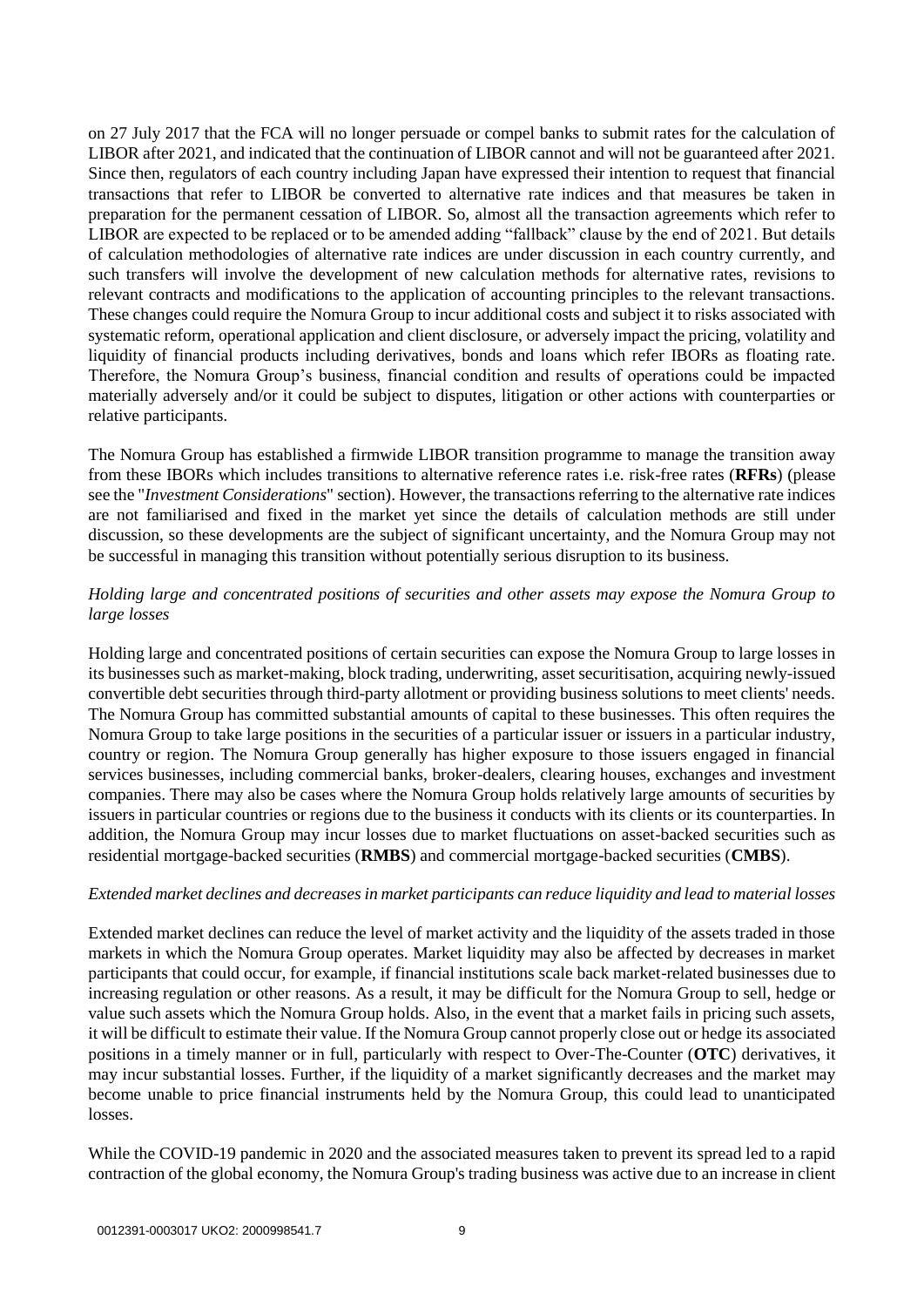activity driven by volatility in equity markets and interest rates and flight to risk-free assets. However in future, it is unclear how long this trend will continue.

#### *The Nomura Group's hedging strategies may not prevent losses*

The Nomura Group uses a variety of financial instruments and strategies to hedge its exposure to various types of risk. If the Nomura Group's hedging strategies are not effective, the Nomura Group may incur losses. The Nomura Group bases many of its hedging strategies on historical trading patterns and correlations. For example, if the Nomura Group holds an asset, it may hedge this position by taking a position in another asset which has, historically, moved in a direction that would offset a change in value of the former asset. However, historical trading patterns and correlations may not continue, as seen in the case of past financial crises, and these hedging strategies may not be fully effective in mitigating the Nomura Group's risk exposure because it is exposed to all types of risk in a variety of market environments.

# *The Nomura Group's risk management policies and procedures may not be fully effective in managing market risk*

The Nomura Group's policies and procedures to identify, monitor and manage risks may not be fully effective. Although some of the Nomura Group's methods of managing risk are based upon observed historical market data, the future movements in the financial markets may not be the same as was observed in the past. As a result, the Nomura Group may suffer large losses through unexpected future risk exposures. Other risk management methods that the Nomura Group uses also rely on its evaluation of information regarding markets, clients or other matters, which is publicly available or otherwise accessible by the Nomura Group. This information may not be accurate, complete, up-to-date or properly evaluated, and the Nomura Group may be unable to properly assess its risks, and thereby suffer large losses. Furthermore, certain factors, such as market volatility, may render the Nomura Group's risk evaluation model unsuitable for a new market environment. In such event, the Nomura Group may become unable to evaluate or otherwise manage its risks adequately.

# *Market risk may increase other risks that the Nomura Group faces*

In addition to the potentially adverse effects on the Nomura Group's businesses described above, market risk could exacerbate other risks that the Nomura Group faces. For example, the risks inherent in financial instruments developed through financial engineering and innovation may be increased by market risk.

Also, if the Nomura Group incurs substantial trading losses caused by its exposure to market risk, its need for liquidity could rise sharply while its access to cash may be impaired as a result of market perception of its credit risk.

Furthermore, in a market downturn, the Nomura Group's clients and counterparties could incur substantial losses of their own, thereby weakening their financial condition and, as a result, increasing its credit risk to them.

#### *The Nomura Group may have to recognise impairment charges with regard to the amount of goodwill, tangible and intangible assets recognised on its consolidated balance sheets*

The Nomura Group has purchased all or a part of the equity interests in, or operations from, certain other companies in order to pursue its business expansion, and expect to continue to do so when and as it deems appropriate. The Nomura Group accounts for certain of those and similar purchases and acquisitions as a business combination under U.S. GAAP by allocating the Nomura Group's acquisition costs to the assets acquired and liabilities assumed and recognising the remaining amount as goodwill. The Nomura Group also possesses tangible and intangible assets other than those stated above.

The Nomura Group may have to recognise impairment charges, as well as other losses associated with subsequent transactions, with regard to the amount of goodwill, tangible and intangible assets and, if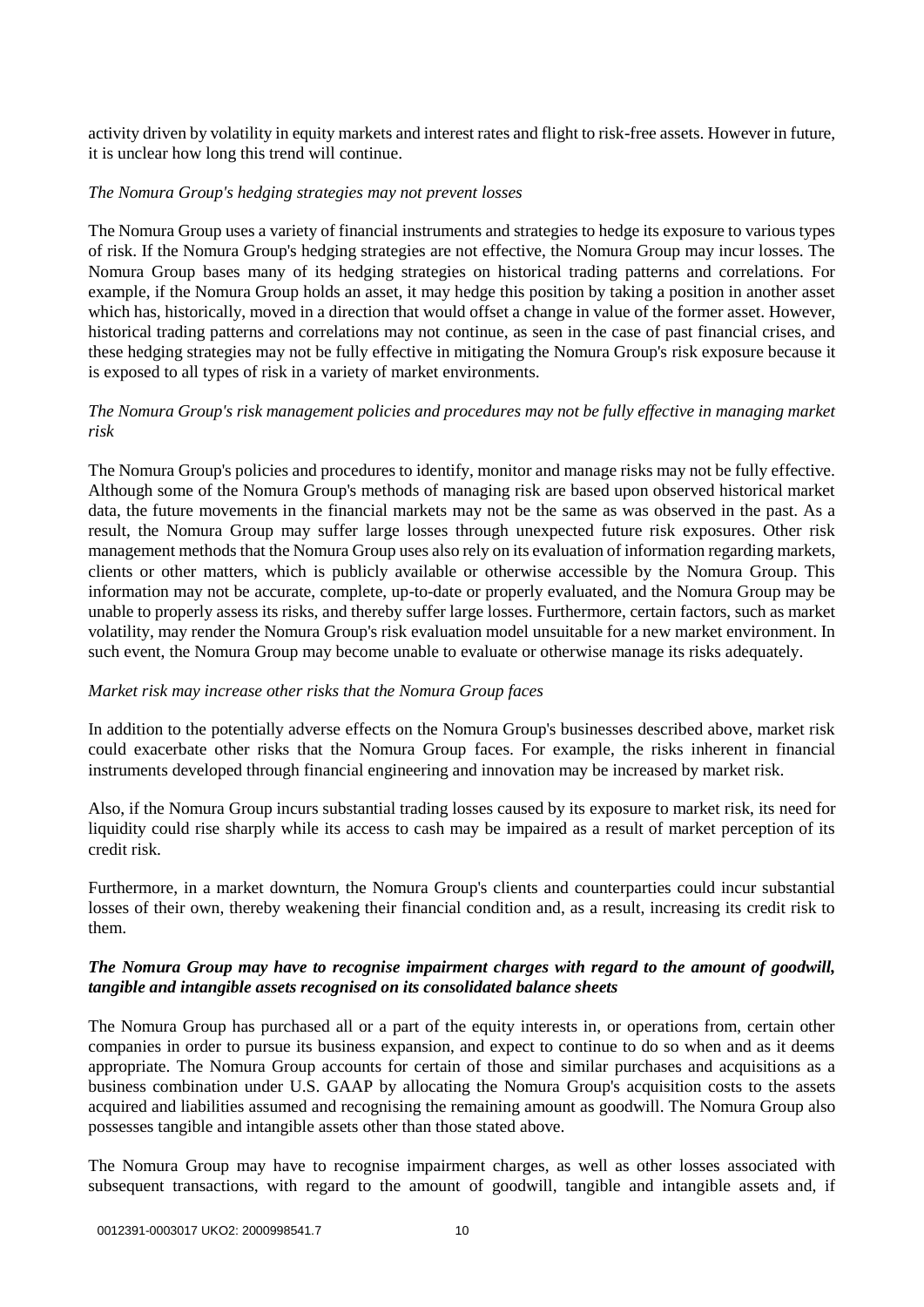recognised, such charges may adversely affect its financial condition and results of operations. For example, during the year ended 31 March 2019, the Nomura Group recognised an impairment loss on goodwill in its Wholesale segment attributable to previous overseas acquisitions of ¥81,372 million.

# *Liquidity risk could impair the Nomura Group's ability to fund operations and jeopardise its financial condition*

Liquidity, or having ready access to cash, is essential to the Nomura Group's business. The Nomura Group defines liquidity risk as the risk of loss arising from difficulty in securing the necessary funding or from a significantly higher cost of funding than normal levels due to deterioration of its creditworthiness or deterioration in market conditions. In addition to maintaining a readily available cash position, the Nomura Group seeks to secure ample liquidity through repurchase agreements and securities lending transactions, longterm borrowings and the issuance of long-term debt securities, diversification of its short-term funding sources such as commercial paper, and by holding a portfolio of highly liquid assets. The Nomura Group bears the risk that it may lose liquidity under certain circumstances, including the following:

# *The Nomura Group may be unable to access unsecured or secured funding*

The Nomura Group continuously accesses unsecured funding from issuance of securities in the short-term credit markets and debt capital markets as well as bank borrowings to finance its day-to-day operations, including refinancing. The Nomura Group also enters into repurchase agreements and securities lending transactions to raise secured funding for its trading businesses. An inability to access unsecured or secured funding or funding at significantly higher cost than normal levels could have a substantial negative effect on its liquidity. For example, lenders could refuse to extend the credit necessary for the Nomura Group to conduct its business based on their assessment of the Nomura Group's long-term or short-term financial prospects if:

- the Nomura Group incurs large trading losses,
- the level of its business activity decreases due to a market downturn,
- regulatory authorities take significant action against it, or
- its credit rating is downgraded.

In addition to the above, the Nomura Group's ability to borrow in the debt capital markets could also be adversely impacted by factors that are not specific to the Nomura Group, such as reductions in banks' lending capacity, a severe disruption of the financial and credit markets, negative views about the general prospects for the investment banking, brokerage or financial services industries, or negative market perceptions of Japan's financial soundness.

#### *The Nomura Group may be unable to sell assets*

If the Nomura Group is unable to raise funds or if its liquidity declines significantly, it will need to liquidate assets or take other actions in order to meet its maturing liabilities. In volatile or uncertain market environments, overall market liquidity may decline. In a time of reduced market liquidity, the Nomura Group may be unable to sell some of its assets, or it may have to sell at depressed prices, which could adversely affect its results of operations and financial condition. The Nomura Group's ability to sell assets may also be adversely impacted by other market participants seeking to sell similar assets into the market at the same time.

#### *Lowering of the Nomura Group's credit ratings could impact its funding*

The Nomura Group's funding depends significantly on its credit ratings. Rating agencies may reduce or withdraw their ratings or place the Nomura Group on "credit watch" with negative implications. Future downgrades could increase the Nomura Group's funding costs and limit its funding. This, in turn, could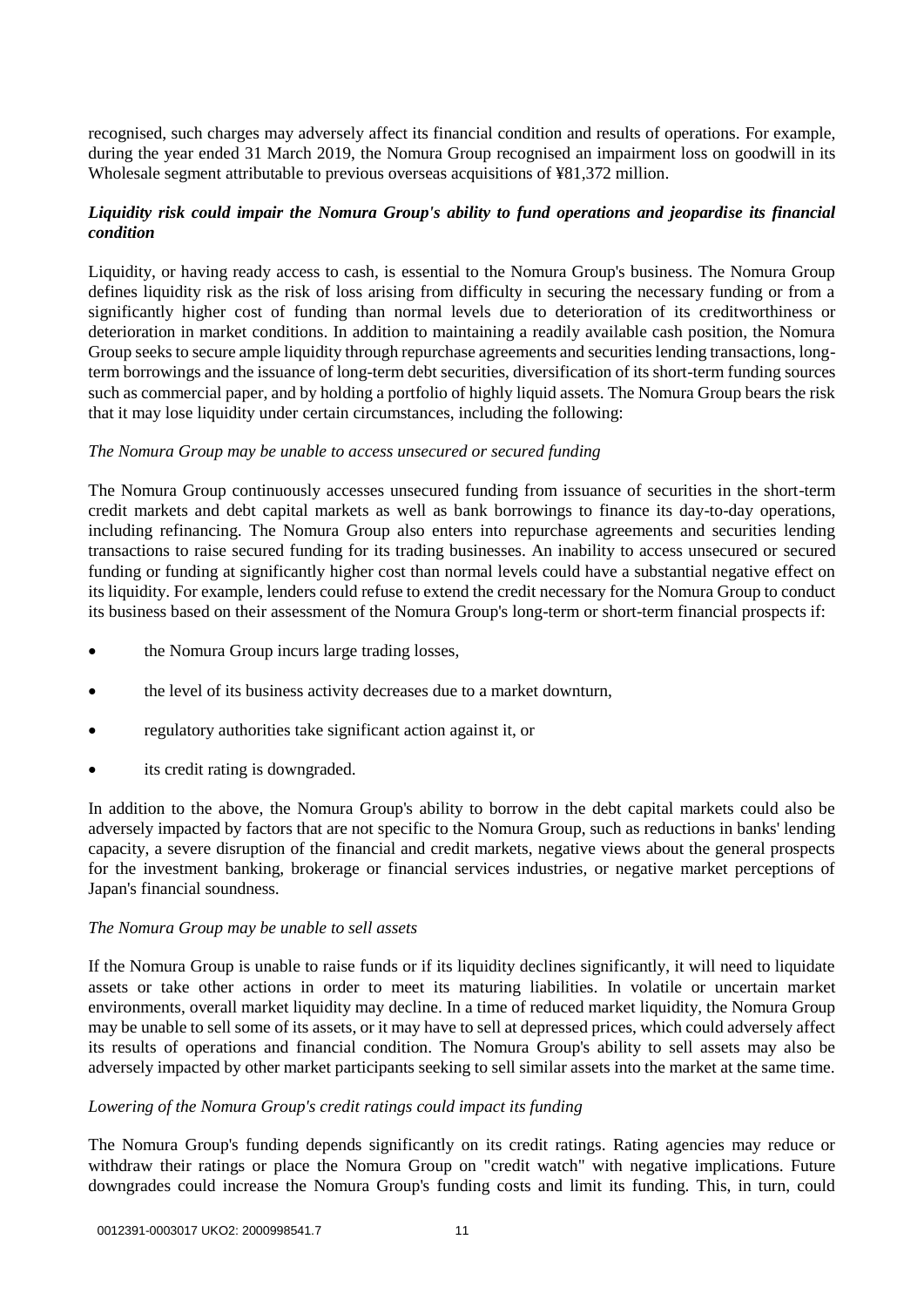adversely affect its result of operations and its financial condition. In addition, other factors which are not specific to the Nomura Group may impact its funding, such as negative market perceptions of Japan's financial soundness.

# **Event risk may cause losses in the Nomura Group's trading and investment assets as well as market and liquidity risk**

Event risk refers to potential losses the Nomura Group may suffer through unpredictable events that cause large unexpected market price movements such as natural or man-made disasters, epidemics, acts of terrorism, armed conflicts or political instability, as well as adverse events specifically affecting the Nomura Group's business activities or counterparties. These events include not only significant events such as the Great East Japan Earthquake in March 2011, the increasing tensions on the Korean Peninsula following North Korean nuclear tests in 2017, sudden and unexpected developments in global trade or security policies such as tensions between the United States and China in 2018 and 2019 and the COVID-19 pandemic in 2020 but also more specifically the following types of events that could cause losses in the Nomura Group's trading and investment assets:

- sudden and significant reductions in credit ratings with regard to financial instruments held by the Nomura Group's trading and investment businesses by major rating agencies;
- sudden changes in trading, tax, accounting, regulatory requirements, laws and other related rules which may make the Nomura Group's trading strategy obsolete, less competitive or no longer viable; or
- an unexpected failure in a corporate transaction in which the Nomura Group participates resulting in its not receiving the consideration the Nomura Group should have received, as well as bankruptcy, deliberate acts of fraud, and administrative penalty with respect to the issuers of its trading and investment assets.

#### **The Nomura Group may be exposed to losses when third parties that are indebted to it do not perform their obligations**

The Nomura Group's counterparties are from time to time indebted to the Nomura Group as a result of transactions or contracts, including loans, commitments to lend, other contingent liabilities and derivative transactions. The Nomura Group may incur material losses when its counterparties default or fail to perform on their obligations to it due to their filing for bankruptcy, a deterioration in their creditworthiness, lack of liquidity, operational failure, an economic or political event, repudiation of the transaction or for other reasons. In particular, as the effects of the COVID-19 pandemic, or governmental responses thereto, are felt, the Nomura Group may see an increase in defaults by counterparties. Although the Nomura Group establishes and maintains allowances for credit losses, such allowances reflect management judgments and assumptions based on information available to them. For example, the Nomura Group's allowances as of 31 March 2020 reflect certain assumptions on short and long-term effects of the COVID-19 pandemic on the ability of its counterparties to perform their obligations to the Nomura Group. However, these judgments and assumptions may prove to be incorrect, potentially significantly so.

Credit risk may also arise from:

- holding securities issued by third parties; or
- the execution of securities, futures, currency or derivative transactions that fail to settle at the required time due to non-delivery by the counterparty, such as financial institutions and hedge funds which are counterparties to credit default swaps or systems failure by clearing agents, exchanges, clearing houses or other financial infrastructure.

#### *Issues related to third party credit risk may include the following:*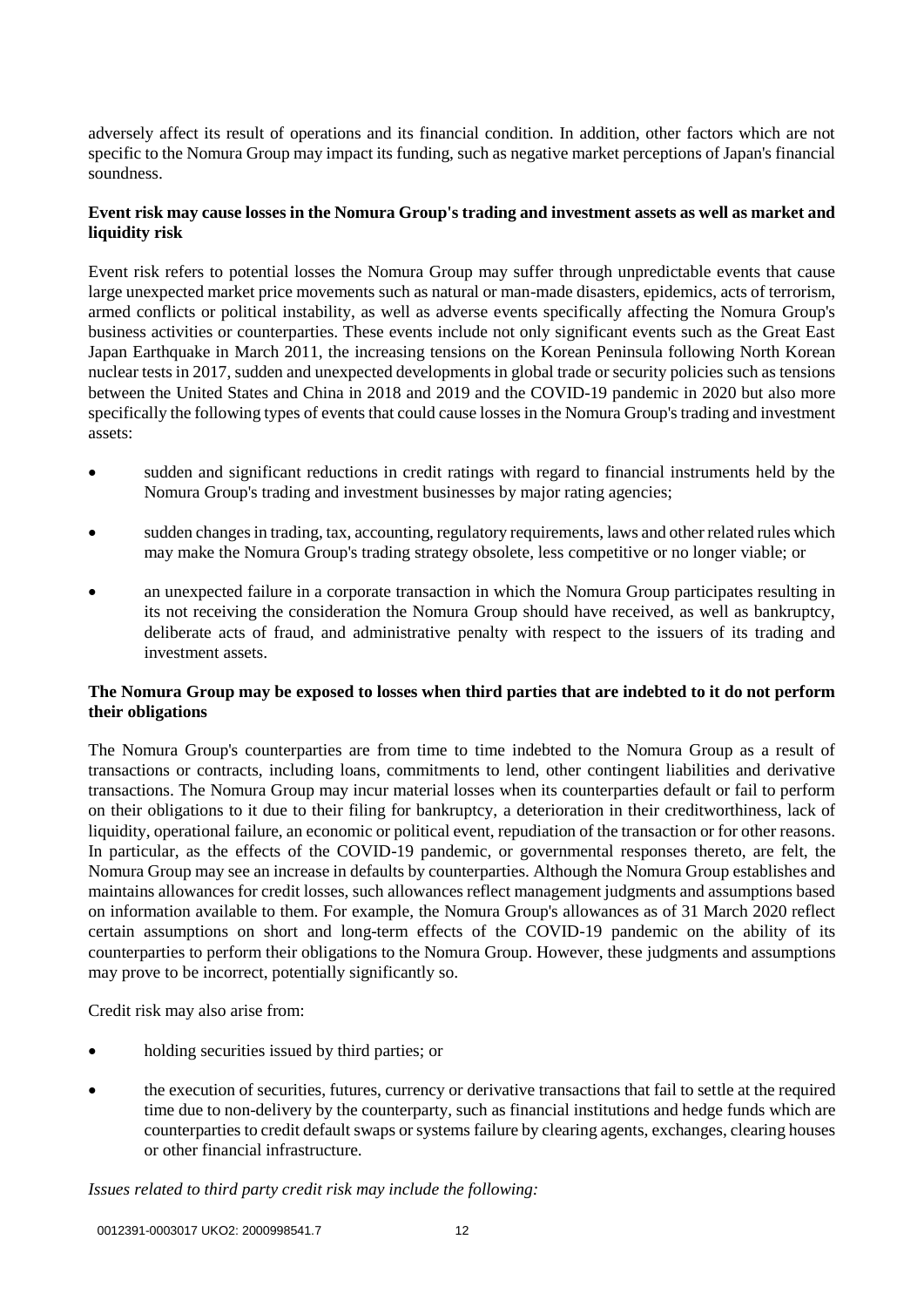# *Defaults by a large financial institution could adversely affect the financial markets generally and the Nomura Group specifically*

The commercial soundness of many financial institutions is closely interrelated as a result of credit, trading, clearing or other relationships among the institutions. As a result, concern about the creditworthiness of or a default by, a certain financial institution could lead to significant liquidity problems or losses in, or defaults by, other financial institutions. This may adversely affect financial intermediaries, such as clearing agencies, clearing houses, banks, securities firms and exchanges, with which the Nomura Group interacts on a daily basis. Actual defaults, increases in perceived default risk and other similar events could arise in the future and could have an adverse effect on the financial markets and on the Nomura Group. The Nomura Group's funding operations may be adversely affected if major financial institutions, Japanese or otherwise, fail or experience severe liquidity or solvency problems.

# *There can be no assurance as to the accuracy of the information about, or the sufficiency of the collateral the Nomura Group uses in managing, its credit risk*

The Nomura Group regularly reviews its credit exposure to specific clients or counterparties and to specific countries and regions that it believes may present credit concerns. Default risk, however, may arise from events or circumstances that are difficult to detect, such as account-rigging and fraud. The Nomura Group may also fail to receive full information with respect to the risks of a counterparty. In addition, in cases where the Nomura Group has extended credit against collateral, it may fall into a deficiency in value in the collateral if sudden declines in market values reduce the value of its collateral.

# *The Nomura Group's clients and counterparties may be unable to perform their obligations to the Nomura Group as a result of political or economic conditions*

Country, regional and political risks are components of credit risk, as well as market risk. Political or economic pressures in a country or region, including those arising from local market disruptions or currency crises, may adversely affect the ability of clients or counterparties located in that country or region to obtain credit or foreign exchange, and therefore to perform their obligations owed to the Nomura Group.

# **Environmental, Social and Governance factors including Climate change and broader associated policy changes in each jurisdiction could adversely affect the Nomura Group's business**

Increasing attention on the management of Environmental, Social and Governance (ESG) factors in the business makes it imperative that the Nomura Group continues to develop its policies in these areas, and positions itself in a positive light to its stakeholders including shareholders, customers and broader society. Lack of sufficient focus on ESG considerations may not only impede the Nomura Group's ability to build a sustainable business model, but may also increase the Nomura Group's vulnerability to ESG related risks such as risks associated with climate change in the medium to long-term.

The direct impact of climate change, and the resulting changes in the business environment could cause losses to the Nomura Group. The climate change related risk is broadly divided into two parts; Physical Risks and Transition Risks.

- Physical Risk: The risk of physical damage or the impairment of the operating capability of the assets of the Nomura Group, customers and business partners due to climate change. This includes the potential impact of extreme weather events, fire and sea level flooding.
- Transition Risk: The risks associated with accelerated policy and external changes associated with the move towards addressing Climate Risk. This includes changes in government policies, industrial policy or carbon based taxes, and rapid changes in technologies which have the potential to leave stranded assets that are no longer viable.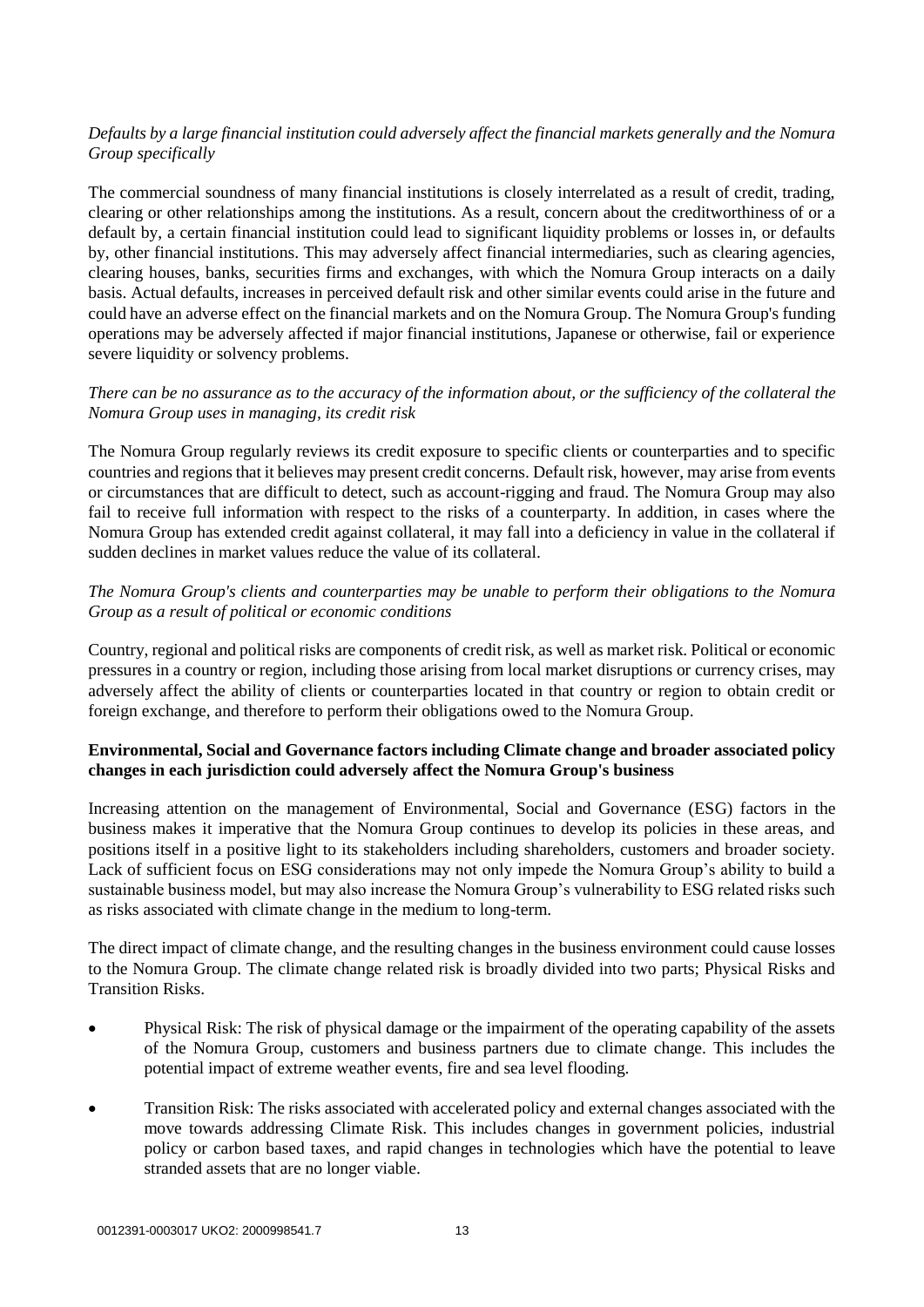#### **The financial services industry faces intense competition**

The Nomura Group's businesses are intensely competitive, and are expected to remain so. The Nomura Group competes on the basis of a number of factors, including transaction execution capability, its products and services, innovation, reputation and price. The Nomura Group has experienced intense price competition, particularly in brokerage, investment banking and other businesses.

# *Competition with commercial banks, commercial bank-owned securities subsidiaries,non-Japanese firms and online securities firms in the Japanese market is increasing*

Since the late 1990s, the financial services sector in Japan has undergone deregulation. Banks and certain other financial institutions became able to enter into the securities brokerage business in 2004 and firewalls between commercial banks and securities firms were deregulated in 2009, increasing the ability of securities firms with affiliated commercial banks to cooperate more closely them. As a result, securities subsidiaries of commercial banks and non-Japanese firms with increased competitiveness have been affecting the Nomura Group's market shares in the sales and trading, investment banking and retail businesses. In recent years, the rise of online securities firms has further intensified the competition. In order to address such changes in the competitive landscape, the Nomura Group has taken certain measures, including the establishment of a business alliance with a social networking and messaging service provider. However, these measures may not be successful in growing or maintaining the Nomura Group's market share in this increasingly fierce competitive environment, and the Nomura Group may lose business or transactions to its competitors, harming its business and results of operations.

# *Increased consolidation, business alliance and cooperation in the financial services groups industry mean increased competition for the Nomura Group*

There has been substantial consolidation and convergence among companies in the financial services industry. In particular, a number of large commercial banks and other broad-based large financial services groups have established or acquired broker-dealers or have consolidated with other financial institutions. Recently, these large financial services groups have been further developing business linkage within their respective groups in order to provide comprehensive financial services to clients. These financial services groups continue to offer a wide range of products, including loans, deposit-taking, insurance, brokerage, asset management and investment banking services within their group, which may enhance their competitive position compared with the Nomura Group. They also have the ability to supplement their investment banking and brokerage businesses with commercial banking and other financial services revenues in an effort to gain market share. In addition, the financial services industry has seen collaboration beyond the borders of businesses and industries, such as alliances between commercial banks and securities companies outside of the framework of existing corporate groups and recent alliances with non-financial companies including emerging companies. The Nomura Group's competitiveness may be adversely affected if its competitors are able to expand their businesses and improve their profitability through such business alliances.

# *The Nomura Group's global business strategies have not resulted in the anticipated outcome to date, and the Nomura Group may not be able to successfully rebuild them*

The Nomura Group continues to believe there are significant opportunities in the international markets, but there is also significant competition associated with such opportunities. In order to take advantage of these opportunities, the Nomura Group will have to compete successfully with financial services firms based in important non-Japanese markets, including the U.S., Europe and Asia. For example, as a means to bolster the Nomura Group's international operations, the Nomura Group acquired certain Lehman Brothers operations in Europe, the Middle East and Asia in 2008. After the acquisition, however, market structures have changed drastically due to the scaling back of market-related businesses by European financial institutions and the monetary easing policies by European central banks, resulting in a decline in whole-market liquidity. Although, the Nomura Group has endeavoured to reallocate its management resources to optimise its global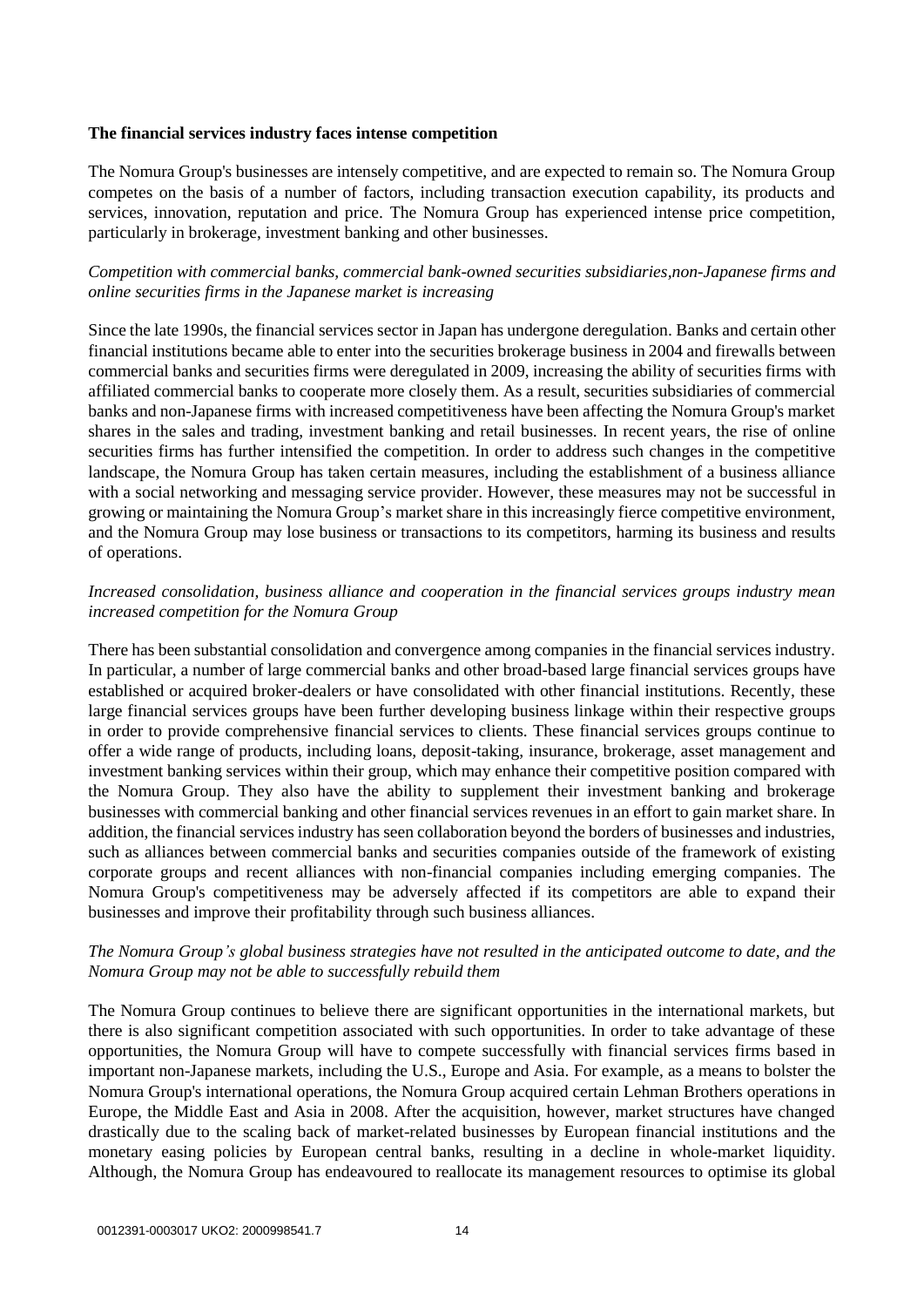operations and thereby improve its profitability due in part to the challenging environment facing these businesses, and it recognised an impairment loss of ¥81,372 million in the fiscal year ended 31 March 2019.

Accordingly, since April 2019, the Nomura Group have been working to rebuild its global business platform, under which it aims to simplify its operating model, transform its business portfolio and pivot towards client businesses and growth areas. However, it may be unable to successfully execute this strategy. Even if it is able to successfully execute this strategy, it may be required to incur greater expenses than expected, or to commit greater financial, management and other resources to this strategy than expected, which could adversely affect its business and results of operations. Moreover, the assumptions and expectations upon which this strategy is based may not be correct, which could lead to it realising fewer benefits than expected or could even harm its business and results of operations overall. For example, it may not correctly select business lines to streamline, which could lead to it missing or otherwise being unable to take advantage of a potential opportunity. Furthermore, to the extent it reduces compensation or headcount as part of this strategy, its ability to attract and retain the employees needed to successfully run its businesses could be adversely affected. It may also be unsuccessful in designing a streamlined management structure, which could harm its ability to properly control or supervise its many businesses across the world.

#### **Misconduct or fraud by an employee, director or officer, or any third party, could occur, and the Nomura Group's reputation in the market and its relationships with clients could be harmed**

The Nomura Group faces the risk that its employees, directors or officers, or any third party, could engage in misconduct that may adversely affect its business. Misconduct by an employee, director or officer includes conduct such as entering into transactions in excess of authorised limits, acceptance of risks that exceed the Nomura Group's limits, or concealment of unauthorised or unsuccessful activities. The misconduct could also involve the improper use or disclosure of non-public information relating to the Nomura Group or its clients, such as insider trading and the recommendation of trades based on such information, as well as other crimes, which could result in regulatory sanctions, legal liability and serious reputational or financial damage to the Nomura Group.

For example, on 5 March 2019, a researcher at Nomura Research Institute, Ltd. (**NRI**), NHI's equity-method affiliate, revealed information that there was a high possibility that the standard for designating the top market of the Tokyo Stock Exchange (the **TSE**) would fall to ¥25 billion, which had been under review at the TSE, to a chief strategist (the **NSC Strategist**) in the research division of Nomura Securities Co., Ltd (**NSC**). The researcher at NRI was a member of the Advisory Group to Review the TSE Equity Market Structure and received this information in such capacity. On the same day and the next day, the NSC Strategist communicated the information to certain people including members of Japanese stock sales team of NSC and Nomura International (Hong Kong) Limited (**NIHK**), some of whom provided the information to their institutional investor clients. Although the provision of the information did not represent a violation of law, it was an inappropriate conduct and impaired the implicit trust placed in the Nomura Group and its employees by other market participants. Following a special internal investigation conducted by external experts, on 24 May 2019, NHI announced a remediation plan and the reduction of compensation of certain of its executives and those of NSC. On 28 May 2019, the Financial Services Agency of Japan (the **Japanese FSA**) issued a business improvement order to NHI and to NSC, requiring NHI to clarify responsibility for this incident, develop and submit a detailed improvement plan, and report periodically on the implementation and effectiveness of measures for improvement, and on 28 August 2019, a fine of ¥10 million was imposed by Tokyo Stock Exchange, Inc. as a penalty. Although the Nomura Group have taken measures in line with the improvement plan to detect and prevent such misconduct in the future, including the establishment of the "Nomura Group Code of Conduct" on 3 December 2019, including ensuring its thorough dissemination throughout the group and ensuring thorough compliance with its terms, the measures it has implemented or may implement may not be effective in all cases, and the Nomura Group may not always be able to detect or deter misconduct by an employee, director or officer. If any administrative or judicial sanction is issued against the Nomura Group as a result of such misconduct, it may lose business opportunities for a period of time, even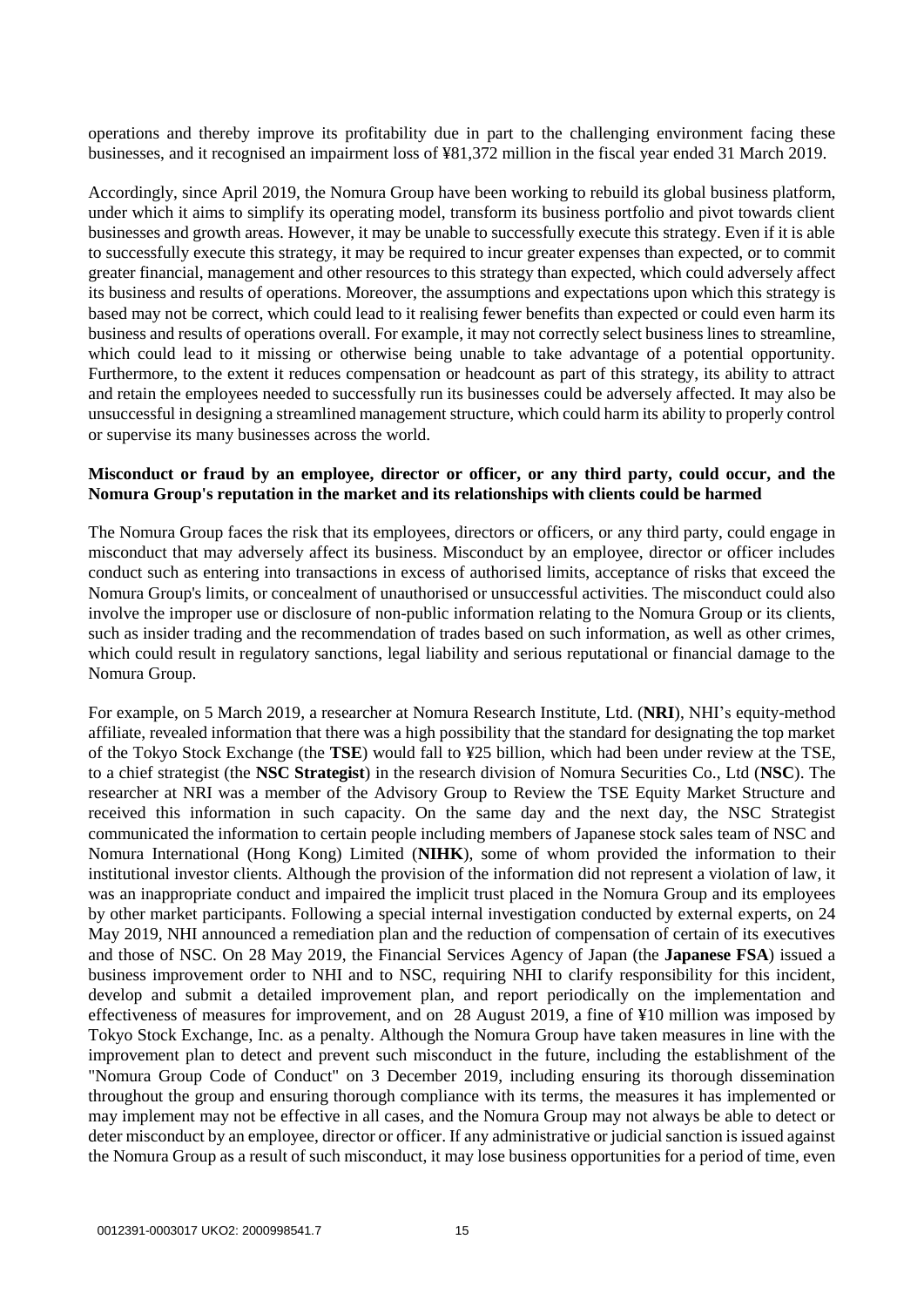after the sanction is lifted, if and to the extent that the Nomura Group's clients, especially public institutions, decide not to engage it for their financial transactions.

Third parties may also engage in fraudulent activities, including devising a fraudulent scheme to induce the Nomura Group's investment, loans, guarantee or any other form of financial commitment, both direct and indirect. Because of the broad range of businesses that the Nomura Group engages in and the large number of third parties with whom the Nomura Group deals in its day-to-day business operations, such fraud or any other misconduct may be difficult to prevent or detect.

The Nomura Group may not be able to recover the financial losses caused by such activities and its reputation may also be damaged by such activities.

## **A failure to identify and appropriately address conflicts of interest could adversely affect the Nomura Group's business**

The Nomura Group is a global financial institution that provides a wide range of products and services to a diverse group of clients, including individuals, corporations, other financial institutions and governmental institutions. As such, the Nomura Group faces potential conflicts of interest in the ordinary course of its business. Conflicts of interests can arise when the Nomura Group's services to a particular client conflict or compete, or are perceived to conflict or compete, with its own interests. In addition, where non-public information is not appropriately restricted or shared within the firm, conflicts of interest can also arise where a transaction within the Nomura Group and/or a transaction with another client conflicts or competes, or is perceived to conflict or compete, with a transaction with a particular client. While the Nomura Group has extensive internal procedures and controls designed to identify and address conflicts of interest on the basis of the Nomura Group Conflicts of Interest Management Policy, a failure, or a perceived failure, to identify, disclose and appropriately address such conflicts could adversely affect its reputation and the willingness of current or potential clients to do business with it. In addition, conflicts of interest could give rise to regulatory actions or litigation.

#### **The Nomura Group's business is subject to substantial legal, regulatory and reputational risks**

Substantial legal liability or a significant regulatory action against the Nomura Group could have a material financial effect on the Nomura Group or cause reputational harm to it, which in turn could adversely affect its business prospects, financial condition and results of operations. Also, material changes in regulations applicable to the Nomura Group or to the markets in which the Nomura Group operates could adversely affect its business.

#### *The Nomura Group's exposure to legal liability is significant*

The Nomura Group faces significant legal risks in its businesses. These risks include liability under securities or other laws in connection with securities underwriting and offering transactions, liability arising from the purchase or sale of any securities or other financial products, disputes over the terms and conditions of complex trading arrangements or the validity of contracts for the Nomura Group's transactions, disputes with its business alliance partners and legal claims concerning its other businesses.

During a prolonged market downturn or upon the occurrence of an event that adversely affects the market, the Nomura Group would expect claims against it to increase. The Nomura Group may also face significant litigation. The cost of defending such litigation may be substantial and the Nomura Group's involvement in litigation may damage its reputation. In addition, even legal transactions might be subject to adverse public reaction according to the particular details of such transactions. These risks may be difficult to assess or quantify and their existence and magnitude may remain unknown for substantial periods of time.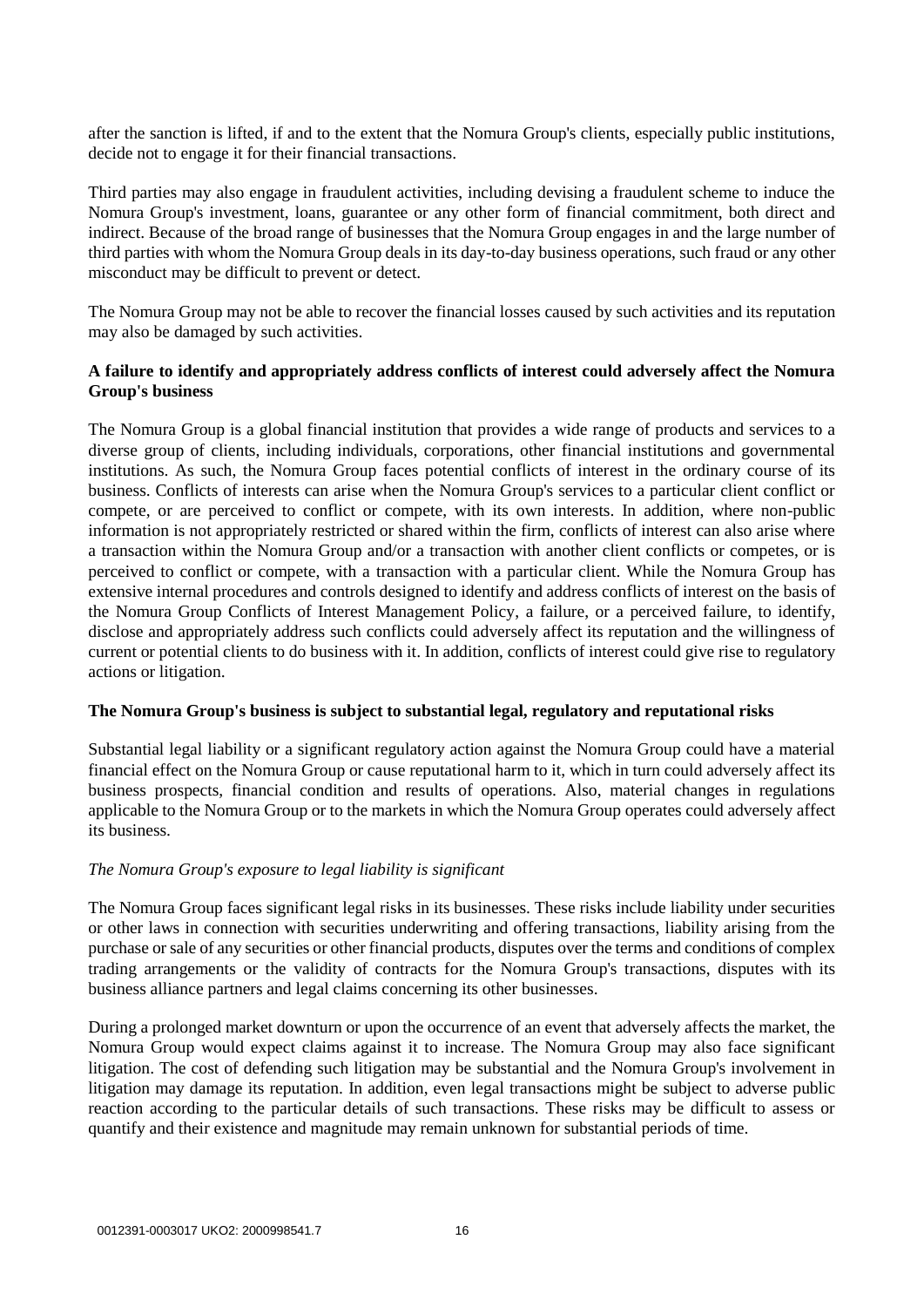# *Extensive regulation of the Nomura Group's businesses limits its activities and may subject the Nomura Group to significant penalties and losses*

The financial services industry is subject to extensive regulation. The Nomura Group is subject to increasing regulation by governmental and self-regulatory organisations in Japan and in virtually all other jurisdictions in which it operates, and such governmental and regulatory scrutiny may increase as its operations expand or as laws change. In addition, while regulatory complexities increase, possibilities of extra-territorial application of a regulation in one jurisdiction to business activities outside of such jurisdiction may also increase. These regulations are broadly designed to ensure the stability of financial systems and the integrity of the financial markets and financial institutions, and to protect clients and other third parties who deal with the Nomura Group, and often limit its activities and/or affect its profitability, through net capital, client protection and market conduct requirements. In addition, on top of traditional finance-related legislation, the scope of laws and regulations applying to, and/or impacting on, the Nomura Group's operations may become wider depending on the situation of the wider international political and economic environment or policy approaches taken by governmental authorities in respect of regulatory application or law enforcement. In particular, the number of investigations and proceedings against the financial services industry by governmental and selfregulatory organisations has increased substantially and the consequences of such investigations and proceedings have become more severe in recent years, and the Nomura Group is subject to face the risk of such investigations and proceedings. For example, the U.S. Department of Justice (the **DOJ**) conducted an investigation regarding residential mortgage-backed securities securitised by some of the Nomura Group's U.S. subsidiaries prior to 2009. On 15 October 2018, the U.S. subsidiaries settled the investigation with the DOJ and agreed to pay USD 480 million. Although the Nomura Group has policies in place to prevent violations of such laws and regulations, it may not always be able to prevent violations, and it could be fined, prohibited from engaging in some of its business activities, ordered to improve its internal governance procedures or be subject to revocation of its license to conduct business. The Nomura Group's reputation could also suffer from the adverse publicity that any administrative or judicial sanction against it may create, which may negatively affect the Nomura Group's business opportunities and ability to secure human resources. As a result of any such sanction, the Nomura Group may lose business opportunities for a period of time, even after the sanction is lifted, if and to the extent that its clients, especially public institutions, decide not to engage it for their financial transactions. In addition, certain market participants may refrain from investing in or entering into transactions with the Nomura Group if the Nomura Group engages in business activities in regions subject to international sanctions, even if the Nomura Group's activities do not constitute violations of sanctions laws and regulations.

#### *Tightening of regulations applicable to the financial system and financial industry could adversely affect the Nomura Group's business, financial condition and results of operations*

If regulations that apply to the Nomura Group's businesses are introduced, modified or removed, the Nomura Group could be adversely affected directly or through resulting changes in market conditions. The impact of such developments could make it economically unreasonable for the Nomura Group to continue to conduct all or certain of its businesses, or could cause it to incur significant costs to adjust to such changes.

Furthermore, the exact details of the implementation of proposals for regulatory change and its impact on the Nomura Group will depend on the final regulations as they become ultimately adopted by various governmental agencies and oversight boards.

New regulations or revisions to existing regulations relating to accounting standards, regulatory capital adequacy ratios, liquidity ratios and leverage ratios applicable to the Nomura Group could also have a material adverse effect on its business, financial condition and results of operations. Such new regulations or revisions to existing regulations include the so-called Basel III package formulated by the Basel Committee on Banking Supervision (the **Basel Committee**) and the finalised Basel III reforms published in December 2017. Furthermore, in October 2012, the Basel Committee developed and published a set of principles on the assessment methodology and higher loss absorbency requirements for domestic systemically important banks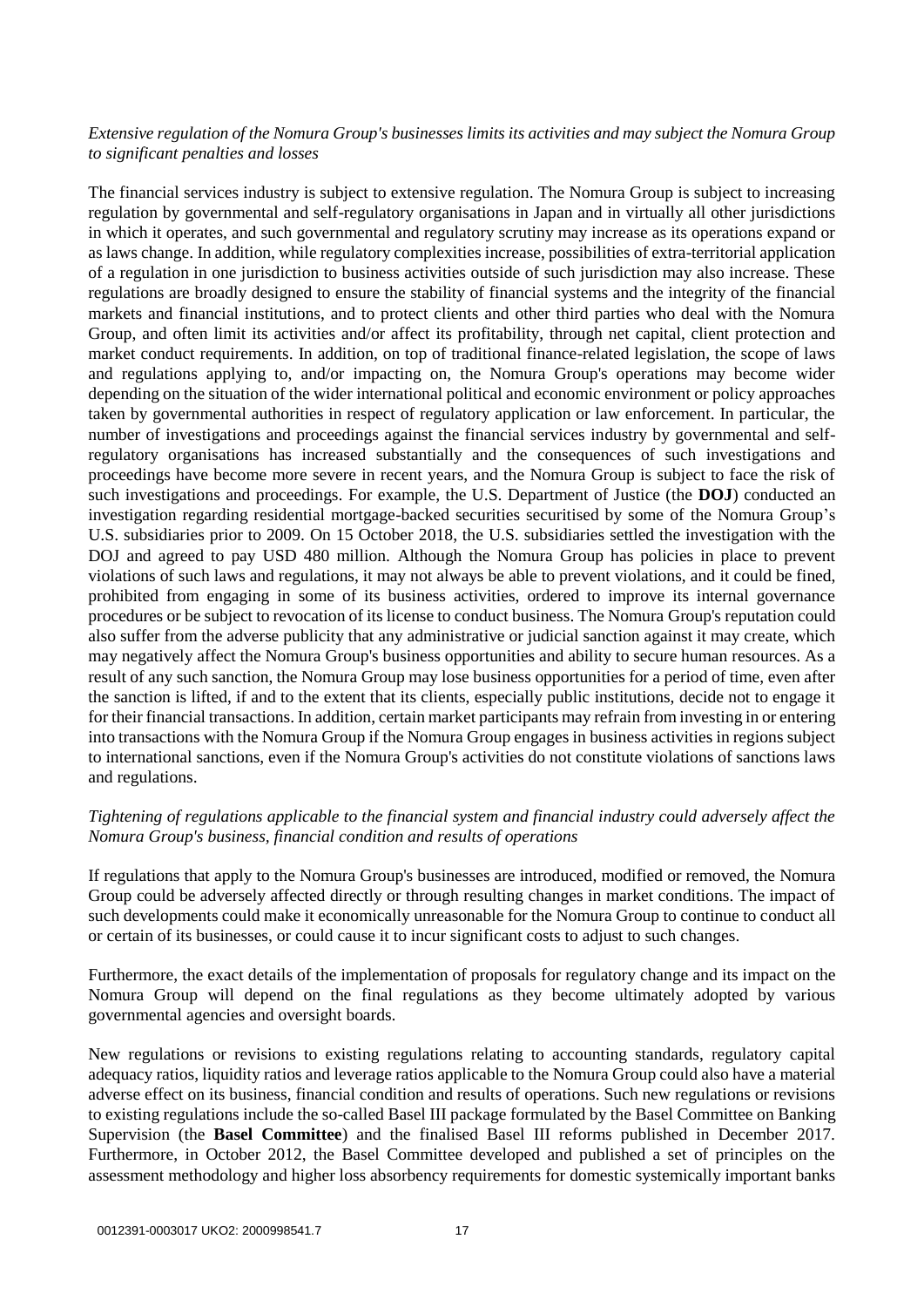(**D-SIBs**), and, in December 2015, the Japanese FSA identified the Nomura Group as a D-SIB and imposed a surcharge of 0.5 per cent. on its required capital ratio after March 2016 with a 3-year transitional arrangement. In addition, the FSB published the final standard requiring global systemically important banks (**G-SIBs**) to maintain a certain level of total loss-absorbing capacity (**TLAC**) upon their failure in November 2015. Under the Japanese FSA's policy implementing the TLAC framework in Japan as updated in April 2018, the TLAC requirements in Japan apply not only to Japanese G-SIBs but also to Japanese D-SIBs that are deemed (i) of particular need for a cross-border resolution arrangement and (ii) of particular systemic significance to the Japanese financial system if they fail. Based on the revised policy, in March 2019, the Japanese FSA published the notices and guidelines of TLAC regulations in Japan. According to these notices and guidelines, the Nomura Group will be subject to the TLAC requirements in Japan from 31 March 2021 although the Nomura Group is not identified as a G-SIB as of the date of publication on NHI's Form 20-F. These changes in regulations may increase the Nomura Group's funding costs or require it to liquidate financial instruments and other assets, raise additional capital or otherwise restrict its business activities in a manner that could adversely affect its operating or financing activities or the interests of its shareholders.

## *Deferred tax assets may be impacted due to a change in business condition or in laws and regulations, resulting in an adverse effect on the Nomura Group's operating results and financial condition*

The Nomura Group recognises deferred tax assets in its consolidated balance sheets as a possible benefit of tax relief in the future. If the Nomura Group experiences or forecasts future operating losses, if tax laws or enacted tax rates in the relevant tax jurisdictions in which it operates change, or if there is a change in accounting standards in the future, it may reduce the deferred tax assets recognised in its consolidated balance sheets. As a result, it could adversely affect the Nomura Group's financial condition and results of operations.

## **Unauthorised disclosure or misuse of personal information held by the Nomura Group may adversely affect its business**

The Nomura Group keeps and manages personal information obtained from clients in connection with its business. In recent years, there have been many reported cases of personal information and records in the possession of corporations and institutions being improperly accessed, disclosed or misused.

Although the Nomura Group exercises care to protect the confidentiality of personal information and have in place policies and procedures designed to safeguard such information and ensure that it is used in compliance with applicable laws, rules and regulations, were any unauthorised disclosure or misuse of personal information to occur, its business could be adversely affected. For example, the Nomura Group could be subject to government actions such as administrative actions or penalties in case there is any violation of applicable personal data protection laws, rules and regulations or be subject to complaints and lawsuits for damages from clients if they are adversely affected due to the unauthorised disclosure or misuse of their personal information (including leakage of such information by an external service provider). In addition, the Nomura Group could incur additional expenses associated with changing its security systems, either voluntarily or in response to administrative guidance or other regulatory initiatives. Moreover, restrictions on the Nomura Group's ability to use personal information collected from clients may adversely affect its existing businesses or to develop new ones. Furthermore, any damage to the Nomura Group's reputation caused by such unauthorised disclosure or misuse could lead to a decline in new clients and/or a loss of existing clients, as well as to increased costs and expenses incurred for public relations campaigns designed to prevent or mitigate damage to its corporate or brand image or reputation.

# **System failure, information leakage and the cost of maintaining sufficient cybersecurity could adversely affect the Nomura Group's business**

The Nomura Group's businesses rely on secure processing, storage, transmission and reception of personal, confidential and proprietary information on its systems. The Nomura Group has been in the past and may again become the target of attempted unauthorised access, computer viruses or malware, and other cyber-attacks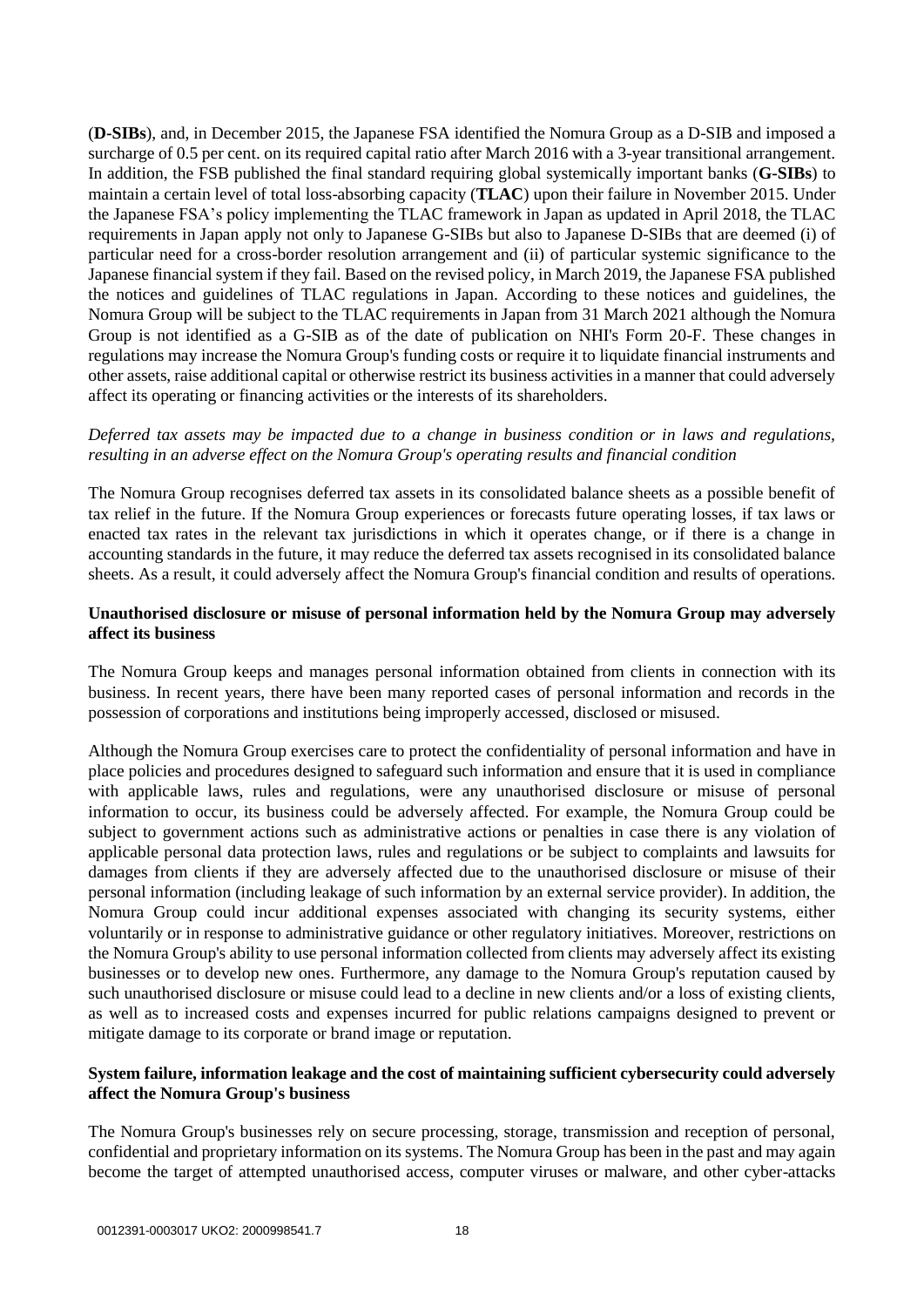designed to access and obtain information on its systems or to disrupt and cause other damage to its services. For example, in June 2018, one of the Nomura Group's foreign subsidiaries experienced a spear phishing incident that resulted in the unauthorised access to the firm's desktop network, requiring the Nomura Group to immediately launch an internal investigation to assess and remediate the incident, notify the appropriate authorities of its occurrence and communicate with clients and other individuals whose data may have been impacted. In response to the COVID-19 pandemic, many of the Nomura Group's employees now work remotely using networking or other technologies, and these technologies have become even more critical to its business. The implementation of remote work arrangements may also increase the possibility that the Nomura Group will be subject to cyber-attacks and other information security breaches. Although these threats may originate from human error or technological failure, they may also originate from the malice or fraud of internal parties, such as employees, or third parties, including foreign non-state actors and extremist parties. Additionally, the Nomura Group could also be adversely impacted if any of the third-party vendors, exchanges, clearing houses or other financial institutions to whom the Nomura Group is interconnected are subject to cyber-attacks or other informational security breaches. Such events could cause interruptions to the Nomura Group's systems, reputational damage, client dissatisfaction, legal liability, enforcement actions or additional costs, any and all of which could adversely affect its financial condition and operations.

While the Nomura Group continues to devote significant resources to monitor and update its systems and implement information security measures to protect its systems, there can be no assurance that any controls and procedures the Nomura Group has in place will be sufficient to protect it from future security breaches. As cyber threats are continually evolving, the Nomura Group's controls and procedures may become inadequate and it may be required to devote additional resources to modify or enhance its systems in the future.

## **Natural disaster, terrorism, military dispute and infectious disease could adversely affect the Nomura Group's business**

The Nomura Group has developed a contingency plan for addressing unexpected situations. However, disaster, terrorism, military dispute or infectious disease afflicting the Nomura Group's management and employees could exceed the assumptions of its plan, and could adversely affect its business. For example, COVID-19 has spread globally in 2020 and was declared a pandemic by the World Health Organization. The COVID-19 pandemic has led to successive widespread lockdowns, shelter-in-place orders and similar government action worldwide, including Japan, Europe, America and elsewhere. In response to the spread and lockdowns, the Nomura Group has activated contingency plans across global locations, and developed its capabilities for a remote working environment. In turn this increases potential unforeseen risk related to remote working including challenges in supervision. The continuation of such measures, even if limited to certain regions, will continue to impact societal and economic functions, which has and is expected to continue to adversely affect the Nomura Group's business and results of operations.

#### **NHI is a holding company and depends on payments from subsidiaries**

NHI heavily depends on dividends, distributions and other payments from subsidiaries to make payments on NHI's obligations. Regulatory and other legal restrictions, such as those under the Companies Act of Japan (the Companies Act), may limit NHI's ability to transfer funds freely, either to or from NHI's subsidiaries. In particular, many of NHI's subsidiaries, including NHI's broker-dealer subsidiaries, are subject to laws and regulations, including regulatory capital requirements, that authorise regulatory bodies to block or reduce the flow of funds to the parent holding company, or that prohibit such transfers altogether in certain circumstances. For example, NSC, Nomura Securities International, Inc., Nomura International plc and NIHK, the Nomura Group's main broker-dealer subsidiaries, are subject to regulatory capital requirements that could limit the transfer of funds to NHI. These laws and regulations may hinder NHI's ability to access funds needed to make payments on NHI's obligations.